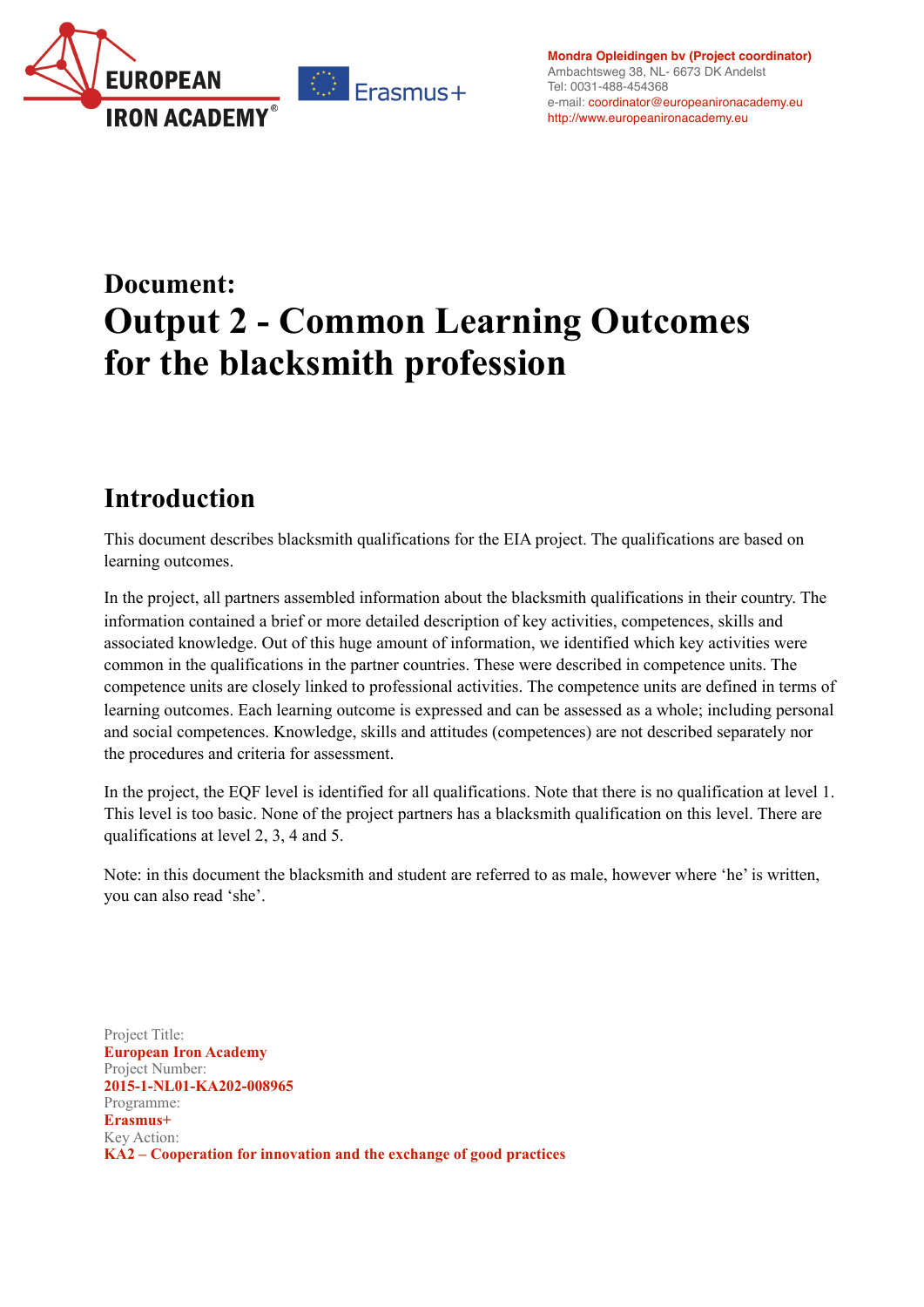

## **INDEX Common Learning Outcomes for the blacksmith profession**

| <b>Introduction</b>                                                       | 1              |
|---------------------------------------------------------------------------|----------------|
| <b>EQF Level 2 Blacksmith trainee</b>                                     | $\mathbf{3}$   |
| Unit 1. (Level 2) Preparing forging work                                  | $\overline{4}$ |
| Unit 2. (Level 2) Manufacturing forging work                              | 5              |
| Unit 3. (Level 2) Assembling forging work/constructions                   | 6              |
| Unit 4. (Level 2) Measuring and checking the manufactured ironwork        | 7              |
| Unit 5. (Level 2) Finishing the executed forging work                     | 8              |
| <b>EQF Level 3 Blacksmith</b>                                             | 9              |
| Unit 1. (Level 3) Preparing forging work                                  | 10             |
| Unit 2. (Level 3) Manufacturing forging work                              | 11             |
| Unit 3. (Level 3) Assembling forging work/constructions                   | 12             |
| Unit 4. (Level 3) Measuring and checking the manufactured ironwork        | 13             |
| Unit 5. (Level 3) Finishing the executed forging work                     | 14             |
| <b>EQF Level 4. Blacksmith team leader</b>                                | 15             |
| Unit 1. (Level 4) Preparing forging work                                  | 17             |
| Unit 2. (Level 4) Manufacturing forging work and assembling constructions | 18             |
| Unit 3. (Level 4) Measuring and checking the manufactured ironwork        | 19             |
| Unit 4. (Level 4) Managing the work                                       | 20             |
| Unit 5. (Level 4) Guiding team members                                    | 21             |
| Unit 6. (Level 4) Advising customers                                      | 22             |
| EQF Level 5. Blacksmith specialist/ Blacksmith owner                      | 23             |
| Unit 1. (Level 5) Product design and manufacturing                        | 25             |
| Unit 2. (Level 5) Entrepreneurship                                        | 26             |
| Unit 3. (Level 5) Restauration forging                                    | 27             |
| Unit 4. (Level 5) Art forging                                             | 28             |
| Unit 5. (Level 5) Forging ship fittings                                   | 29             |
| Unit 6. (Level 5) Manufacturing specific tools                            | 30             |
| Unit 7. (Level 5) Damascus forging                                        | 31             |
| Unit 8. (Level 5) Forging with different materials                        | 32             |
| Unit 9. (Level 5) Forging locksmith work                                  | 33             |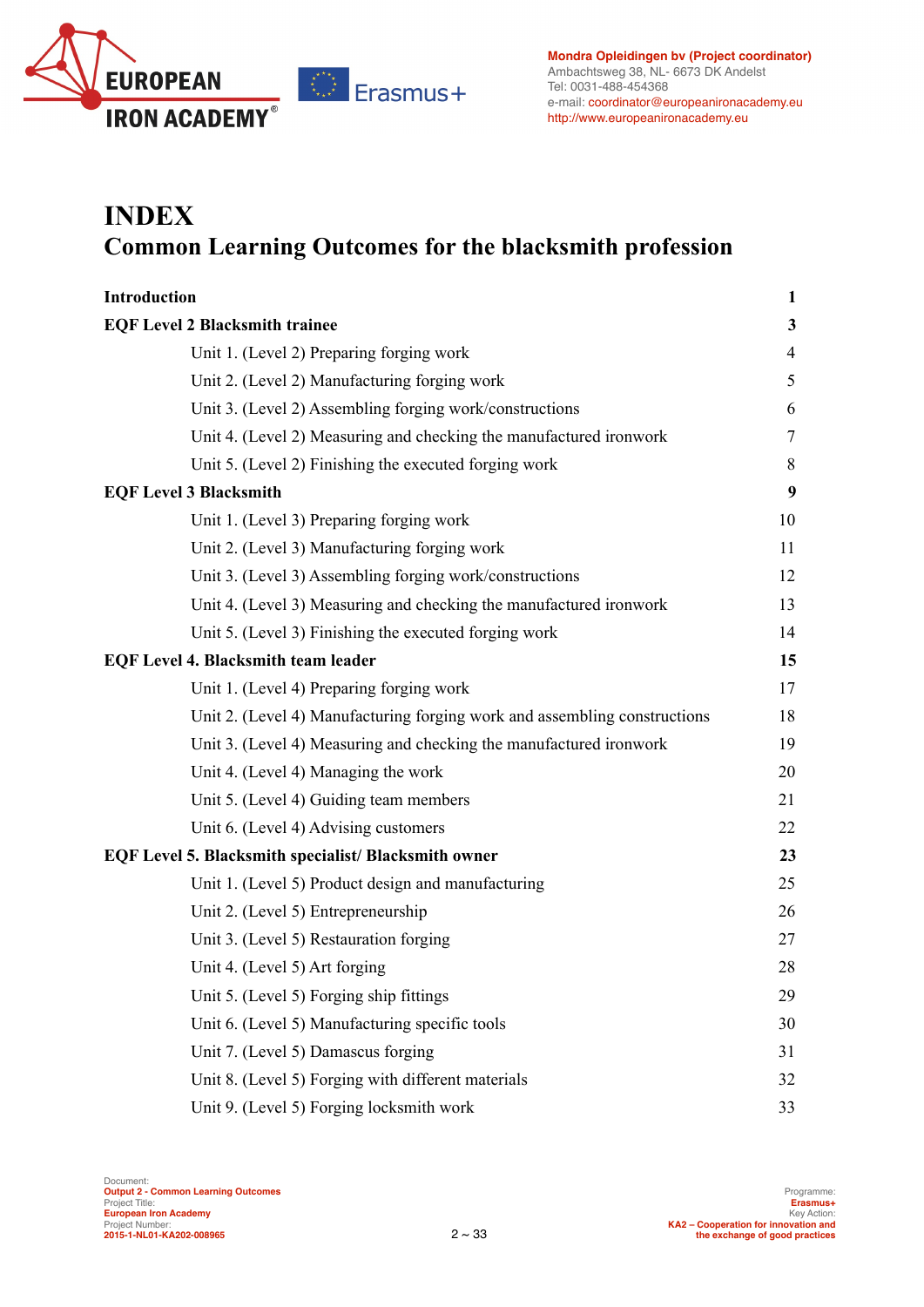

## **EQF Level 2 Blacksmith trainee**

### **Working context**

The qualification on level 2 prepares the student for working as a blacksmith trainee in a workshop, smithy or construction company together with one or more colleagues and/or a supervisor. His or her work consists of applying basic techniques of metalwork and forging to manufacture forging work or constructions for various industries, building and the private market.

### **Role, responsibility and autonomy**

The student manufactures forging work and constructions based on working drawings, working assignments and instructions. He or she masters basic forging techniques and is able to solve routine problems using simple rules and tools. The student is responsible for his or her own work. He or she works under supervision with some autonomy.

### **Complexity**

The complexity of the student's work is determined by the following factors:

- work that concerns both singular forging work and assembled forging work/constructions
- certain deformation techniques such as bending and deformation during forging
- manufacturing several identical workpieces of constructions
- the risk factor with regard to dimensioning and quality
- faults that arise from deformation during forging
- basic factual knowledge in the field of forging is needed

### **Competence units**

The qualification is described in competence units, which are closely linked to professional activities of a blacksmith. The competence units are defined in terms of learning outcomes:

- 1. Preparing forging work
- 2. Manufacturing forging work
- 3. Assembling forging work/constructions
- 4. Measuring and checking the manufactured ironwork
- 5. Finishing the executed forging work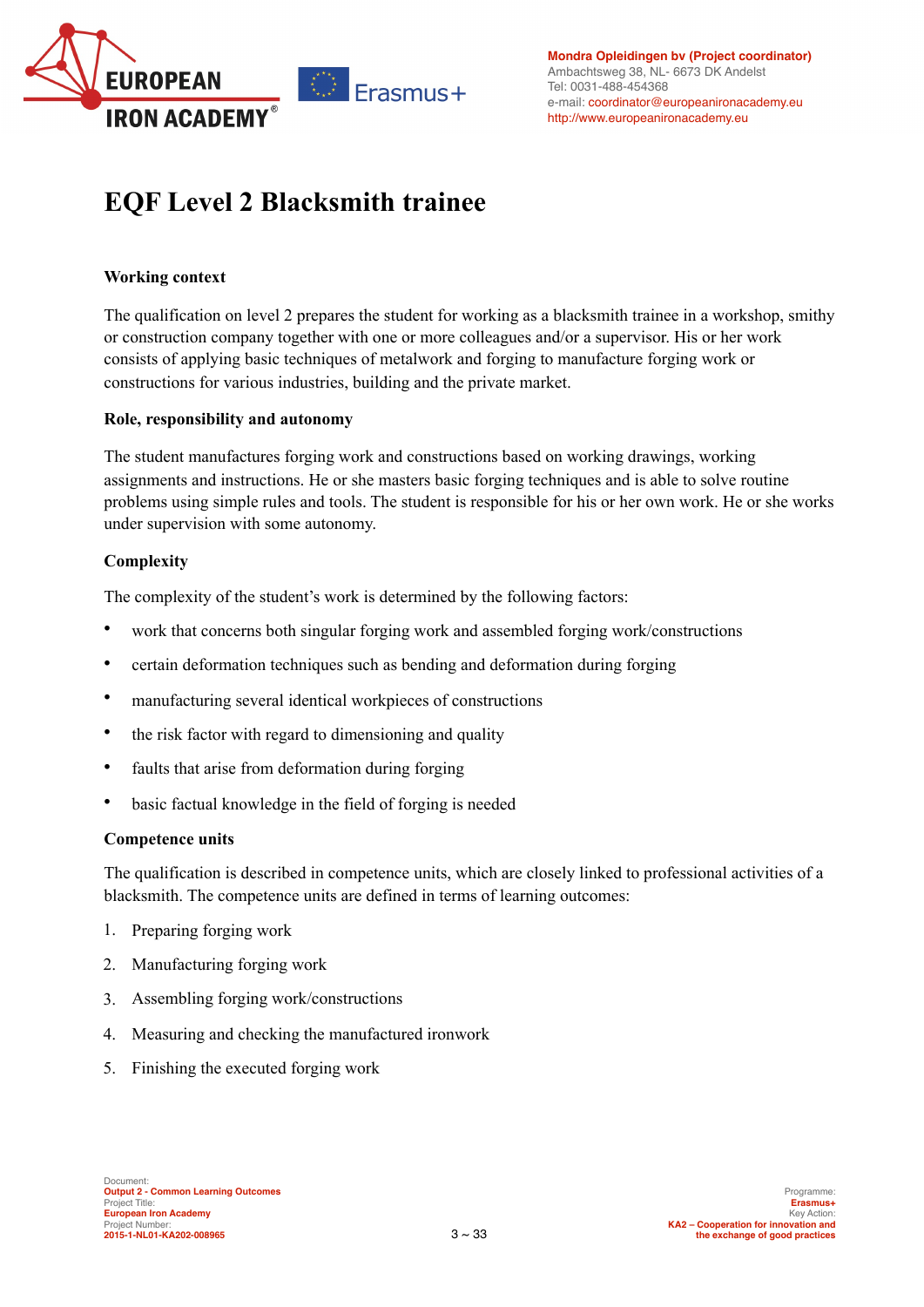

## **Unit 1. (Level 2) Preparing forging work**

The aim of this unit is to provide the student with the knowledge, understanding and skills required to prepare the manufacturing of forging work.

### Learning outcomes

- read and interpret assignments, drawings and sketches for the execution of construction work and simple forging work
- use his or her analytical capacity and form an image of the kind of work he or she has to execute
- make simple design sketches, taking into account the style of the product based on examples or pictures
- gather the equipment to be used, and set and adjust machines and manual equipment
- gather the materials to be used, and draw and place marks on the material
- prepare the forge fire
- consult colleagues, supervisors in case of problems
- use his or her social and communicative skills during teamwork so that internal and external work can progress without disturbance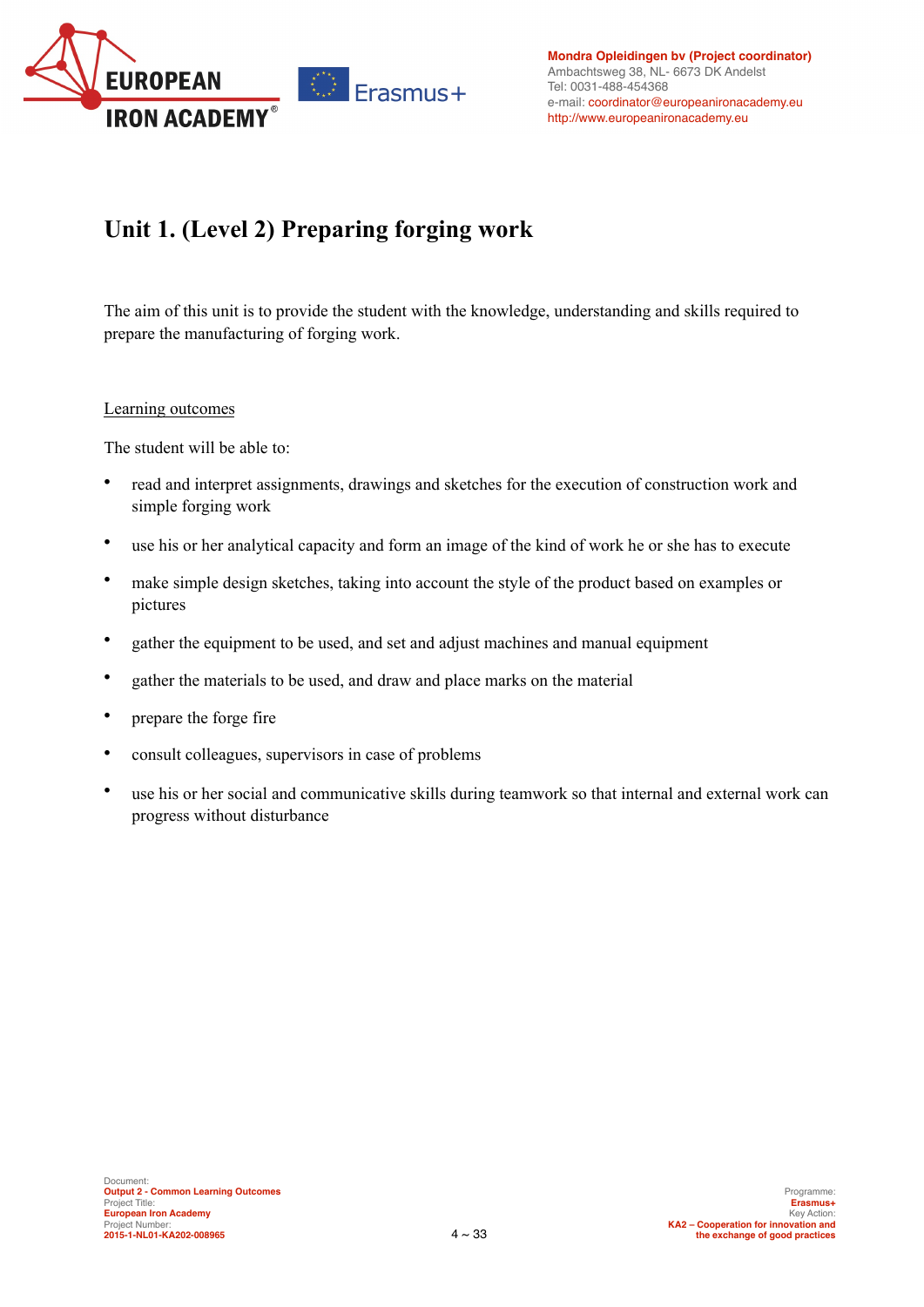

## **Unit 2. (Level 2) Manufacturing forging work**

The aim of this unit is to provide the student with the knowledge, understanding and skills required to manufacture forging work, which may or may not become part of a construction. Forging work is manufactured from ferrous bar, profile, plate- and pipe material.

### Learning outcomes

- work safely with forge/forge furnace, tools and materials for forging
- understand and speak the technical language of forging
- convert (simple) technical drawings into forging work
- work with lifting and transportation means and with the most common machines and manual tools
- apply widely used basic forging techniques (including forging of wedges, hot bending, twisting, swaging, pins, cutting holes, riveting, ball forging, and preservation)
- use separating operations, deformation techniques, common joining techniques, relevant welding techniques
- apply safety-, environmental- and health requirements during the work activities, signal deviating situations regarding health and safety requirements and report them
- solve routine problems using simple rules and tools
- manage the forge fire
- use his or her social and communicative skills during teamwork so that internal and external work can progress without disturbance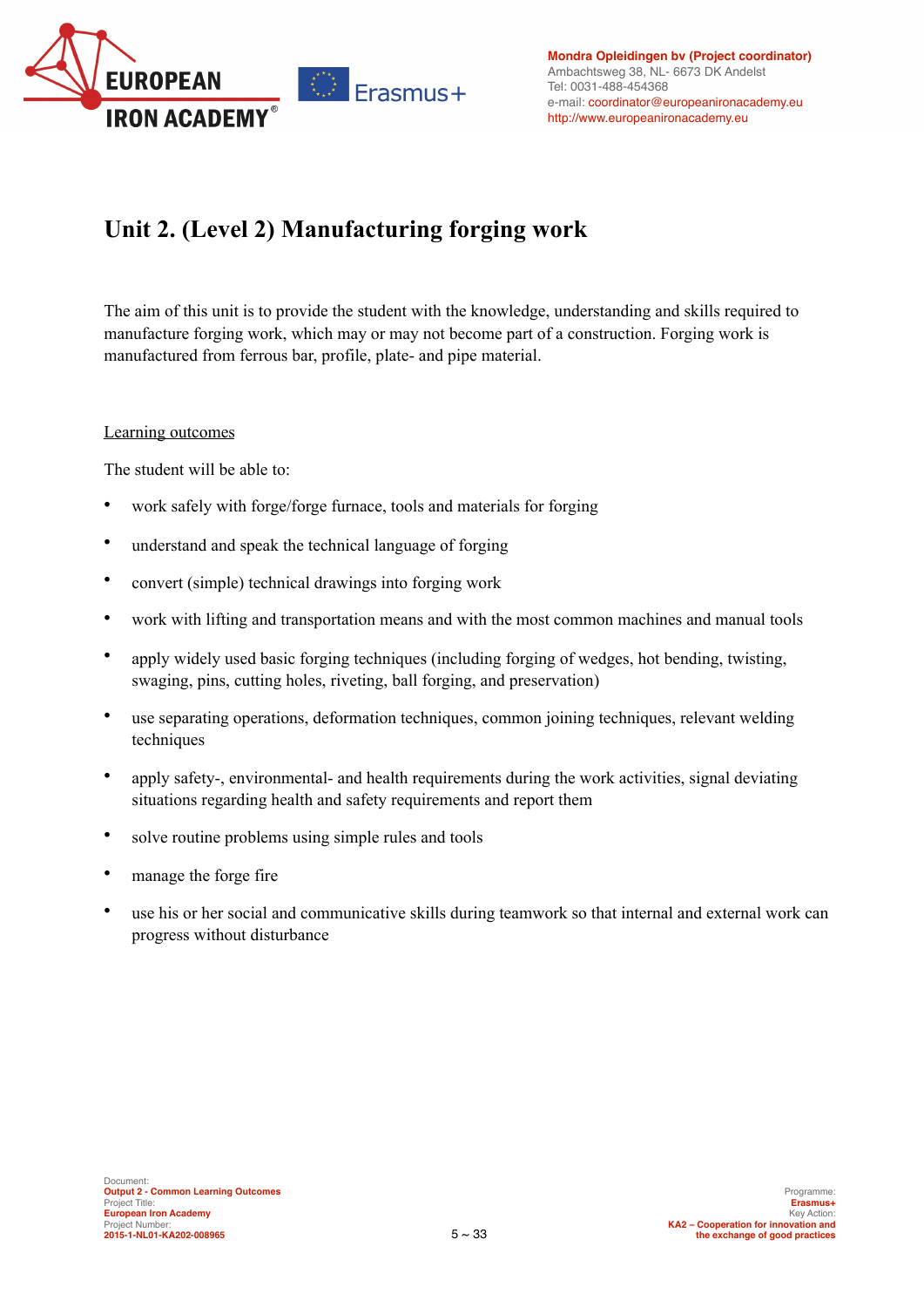

## **Unit 3. (Level 2) Assembling forging work/constructions**

The aim of this unit is to provide the student with the knowledge, understanding and skills required to build up the forging work to an assembled construction.

### Learning outcomes

- connect the singular forging work
- apply different detachable joining techniques in the assemblage of the detachable construction parts
- apply different common welding techniques in the assemblage of the non-detachable construction parts
- manufacture flange and clamp joints
- compile workpieces using rivets and arc welders
- work with lifting and transportation means to move the forging work
- apply safety-, environmental- and health requirements during the work activities
- use his social and communicative skills during teamwork so that internal and external work can progress without disturbance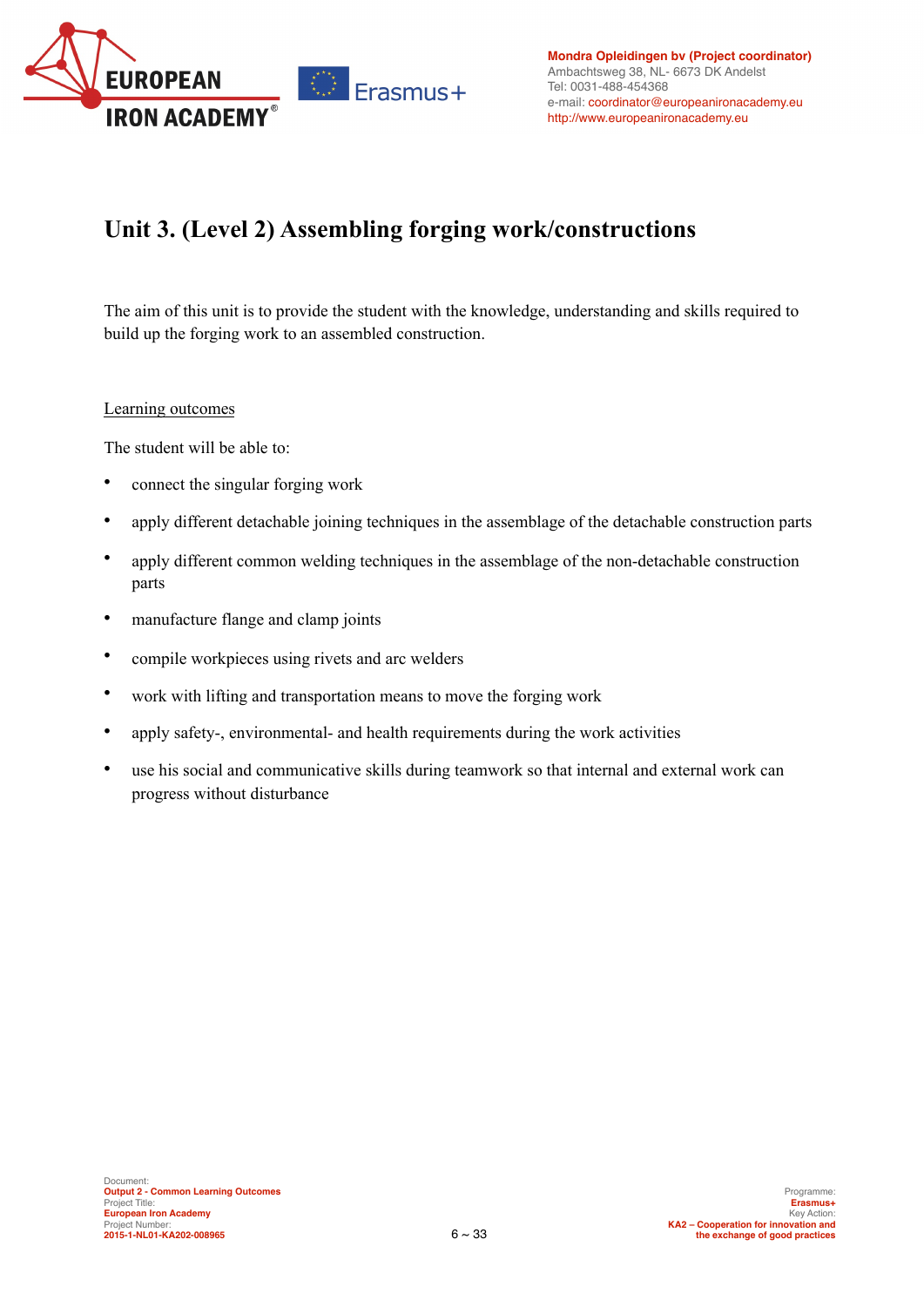

## **Unit 4. (Level 2) Measuring and checking the manufactured ironwork**

The aim of this unit is to provide the student with the knowledge, understanding and skills required to detect mistakes, faults and deviations in his or her forging work.

### Learning outcomes

- intermittently perform visual inspections on his or her own work whether it does meet the set requirements, especially the dimensioning of his work
- use common measurement tools
- detect mistakes, faults and deviations in an early stage of the process and report them
- inspects on the exterior and the safe functioning of the assembled forging work
- recognise work defects and take measures to prevent them such as appearance of doublings by inclusions, overheating of the material
- perform possible corrections with regard to the dimensioning and (form and location) tolerances
- solve mistakes and deviations immediately and/or report them to the supervisor
- take the initiative to consult colleagues and supervisor(s)
- external work can progress without disturbance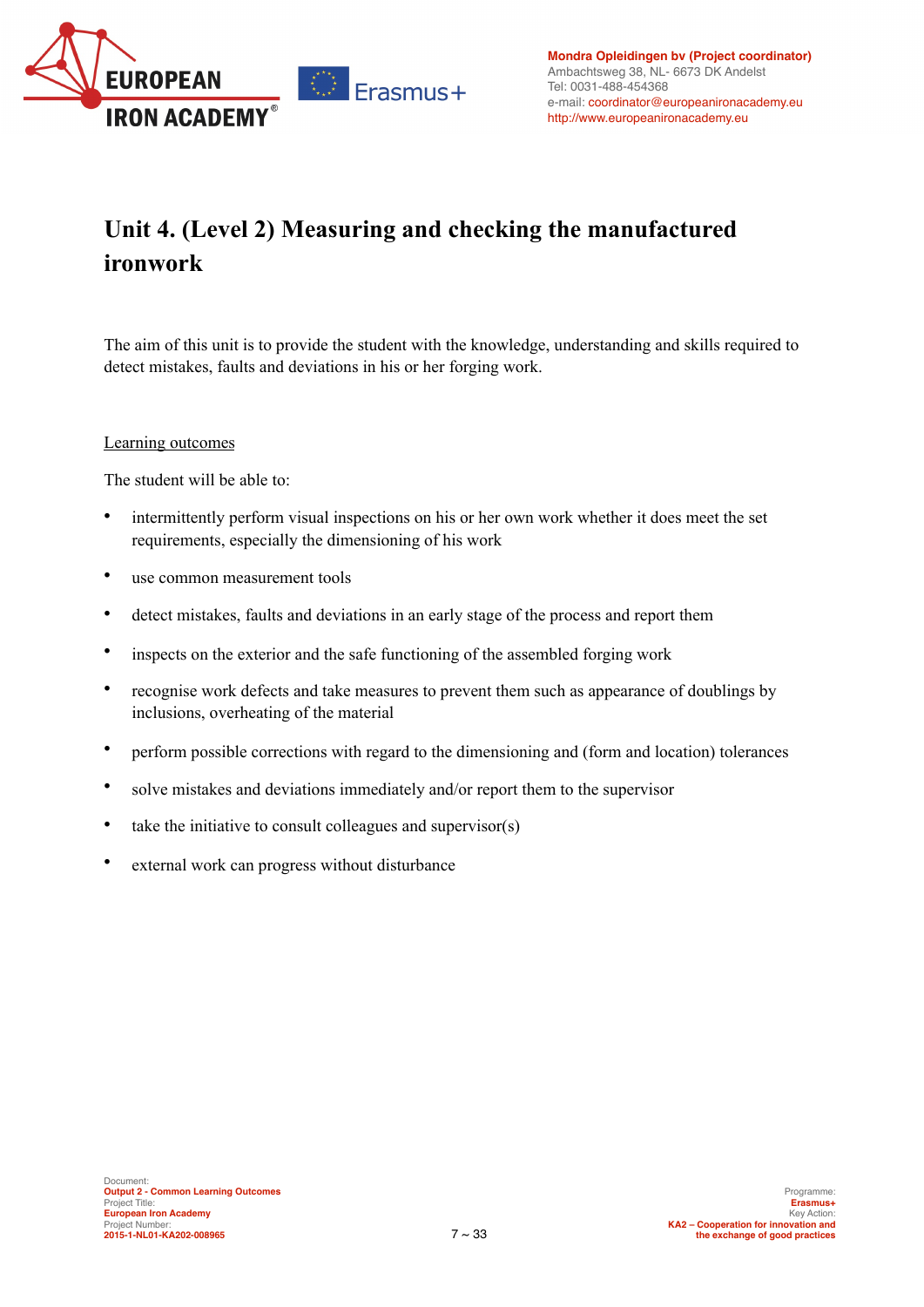

## **Unit 5. (Level 2) Finishing the executed forging work**

The aim of this unit is to provide the student with the knowledge, understanding and skills required to finish the forged product and to finish the forging process.

### Learning outcomes

- preserve workpieces by cleaning, painting, varnishing, blackening, patinating and/or browning
- apply finishing techniques for the ironwork (including deburring, removing sharp edges, brushing)
- use his social and communicative skills during teamwork so that internal and external work can progress without disturbance
- clean his or her workplace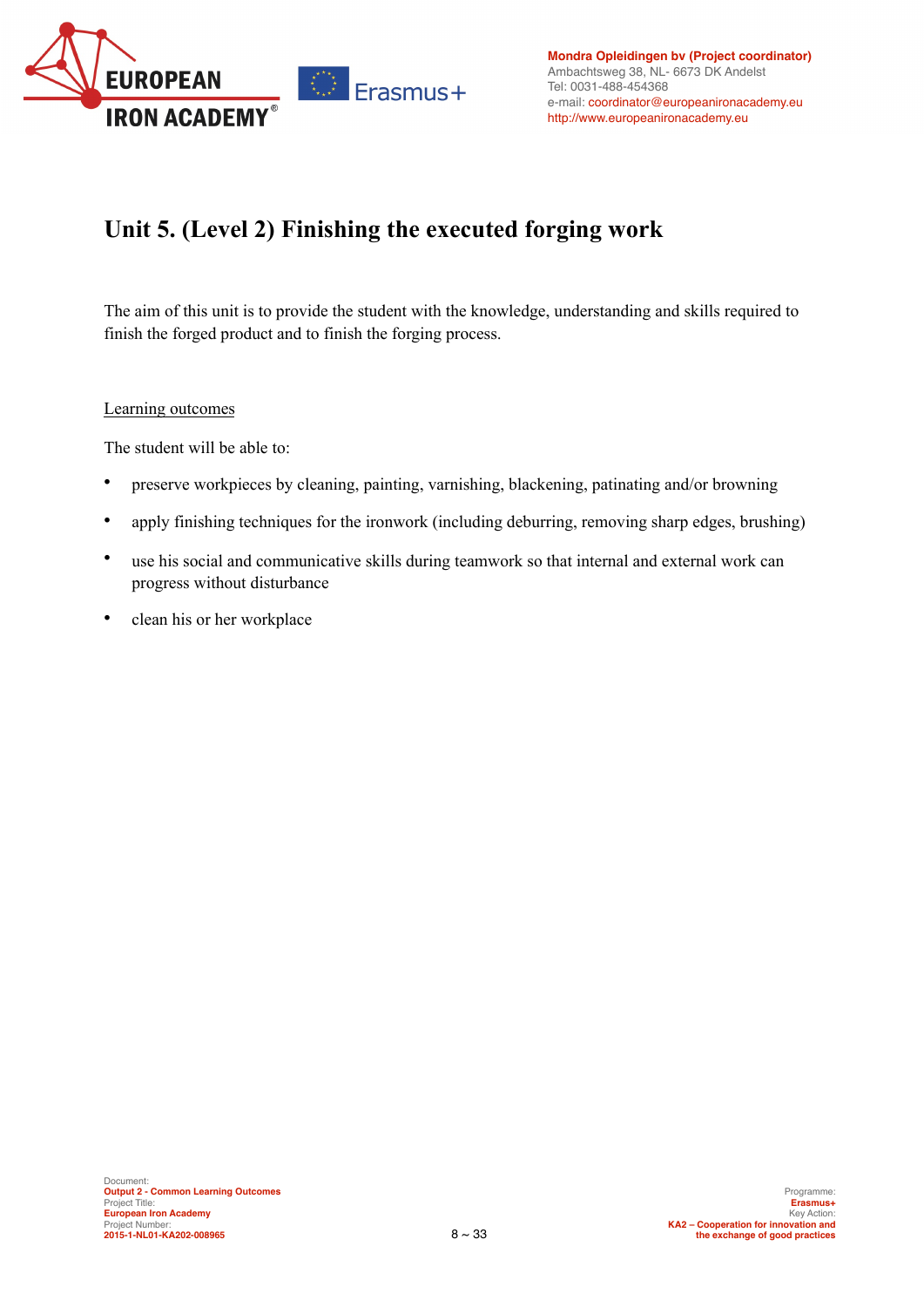

## **EQF Level 3 Blacksmith**

### **Working context**

The qualification on level 3 prepares the student for working as a blacksmith in a workshop, smithy or construction company together with one or more colleagues and/or a supervisor. His or her work consists of applying basic techniques of metalwork and forging to manufacture forging work or constructions for various industries, building and the private market.

### **Role, responsibility and autonomy**

The student manufactures forging work and constructions based on working drawings and working assignments. He or she selects and applies basic methods, tools, materials and information to accomplish tasks and solve problems. The student is responsible for the completion of assigned tasks. He or she adapts his or her own behaviour to circumstances in solving problems.

### **Complexity**

The complexity of the students work is determined by the following factors:

- work that concerns both singular forging work and assembled forging work/constructions
- certain deformation techniques such as bending and deformation during forging
- manufacturing several identical workpieces of constructions
- the risk factor with regard to dimensioning and quality
- faults that arise from deformation during forging
- knowledge of facts, principles, processes and general concepts in the field of forging is needed

### **Competence units**

The qualification is described in competence units, which are closely linked to professional activities of a blacksmith. The competence units are defined in terms of learning outcomes:

- 1. Preparing forging work
- 2. Manufacturing forging work
- 3. Assembling forging work/constructions
- 4. Measuring and checking the manufactured ironwork
- 5. Finishing the executed forging work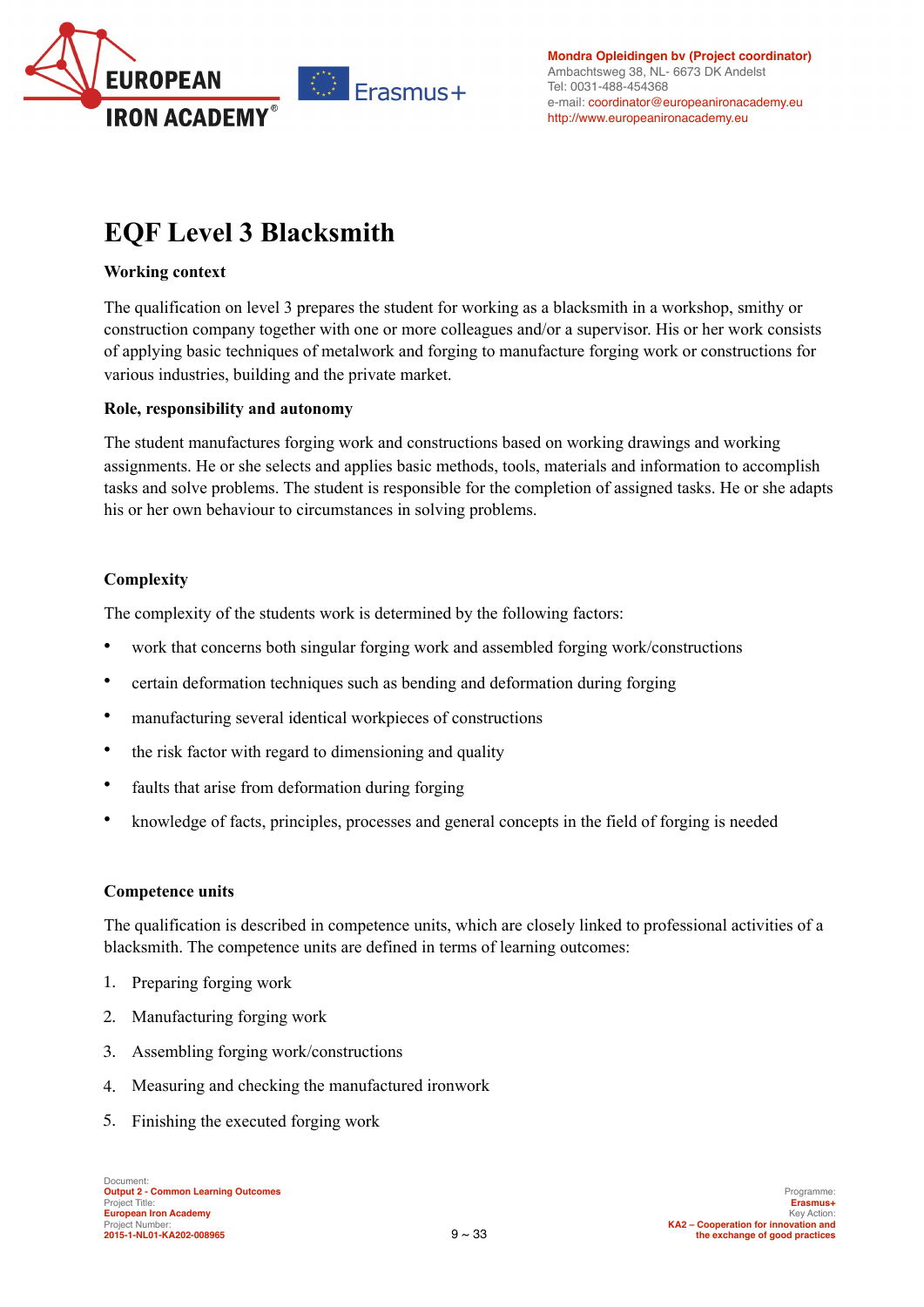

## **Unit 1. (Level 3) Preparing forging work**

The aim of this unit is to provide the student with the knowledge, understanding and skills required to prepare the manufacturing of forging work.

### Learning outcomes

- read and interpret assignments, drawings and sketches for the execution of construction work and simple forging work
- use his analytical capacity and form an image of the kind of work he has to execute
- make a work plan based on the set quality requirements and determine the necessary order of operations for his work
- make simple design sketches taking into account the style of the product based on examples or pictures
- gather the equipment to be used and set and adjust machines and manual equipment
- gather the materials to be used, inspect the materials and assess whether identified deviations fall within specifications
- draw and place marks on the material
- perform preventive maintenance on machines, manual and measurement equipment (cleaning and anointing)
- prepare the forge fire
- consult colleagues, supervisors in case of problems
- use his social and communicative skills during teamwork so that internal and external work can progress without disturbance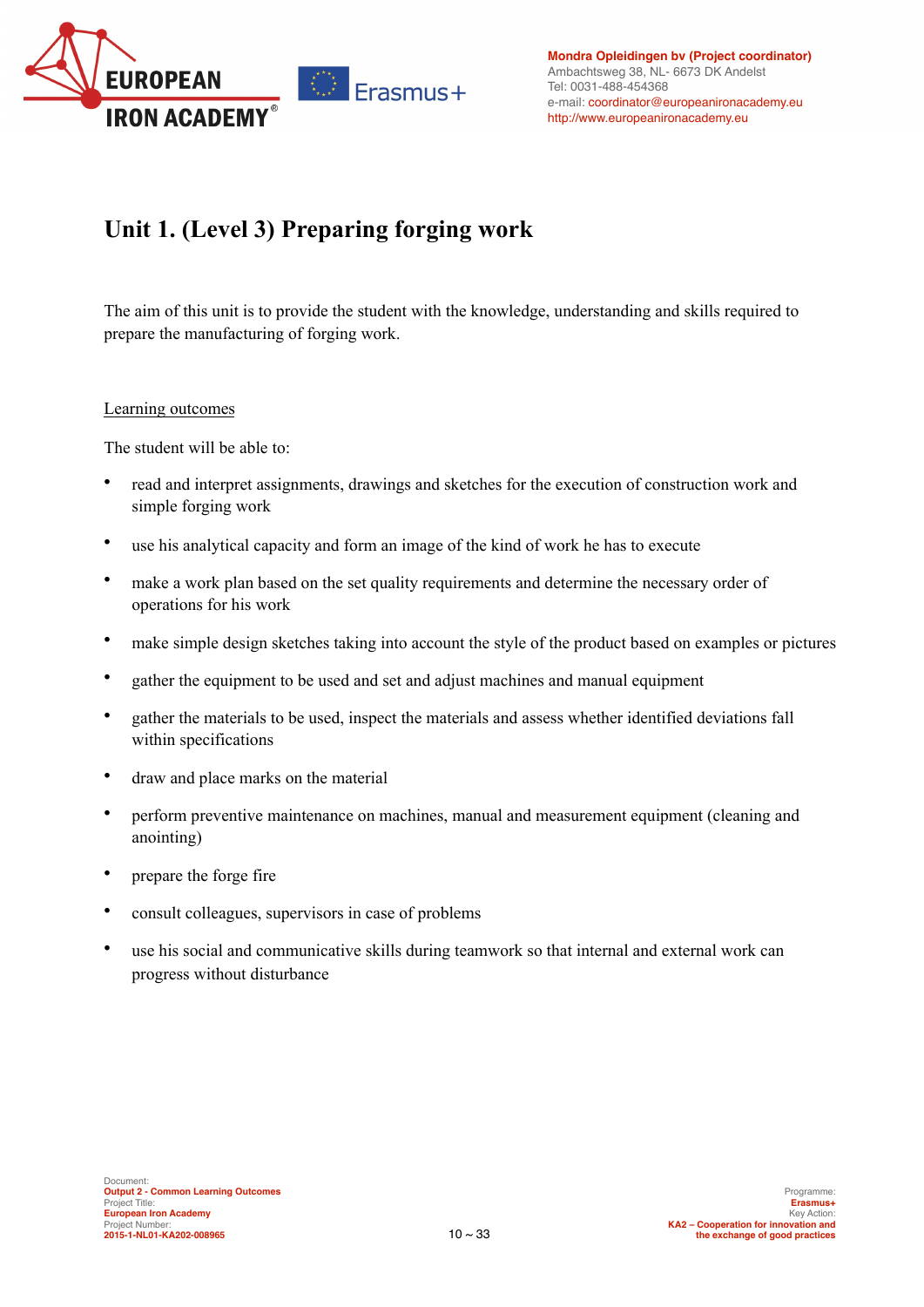

## **Unit 2. (Level 3) Manufacturing forging work**

The aim of this unit is to provide the student with the knowledge, understanding and skills required to manufacture forging work, which may or may not become part of a construction. Forging work is manufactured from ferrous bar, profile, plate- and pipe material.

### Learning outcomes

- work safely with forge/forge furnace, tools, machines and materials for forging
- convert technical drawings into forging work by hand and CAD
- apply widely used forging techniques
- use separating operations, deformation techniques, common joining techniques, relevant welding techniques
- record the number of worked hours per completed construction part and record material use of his work
- apply emergency assistance in case of accidents
- detect situations timely that hinder the optimal execution of the work and report them to his supervisor
- solve routine problems using rules and tools
- manage the workplace and forge fire
- adequately execute qualitatively good work, also under time pressure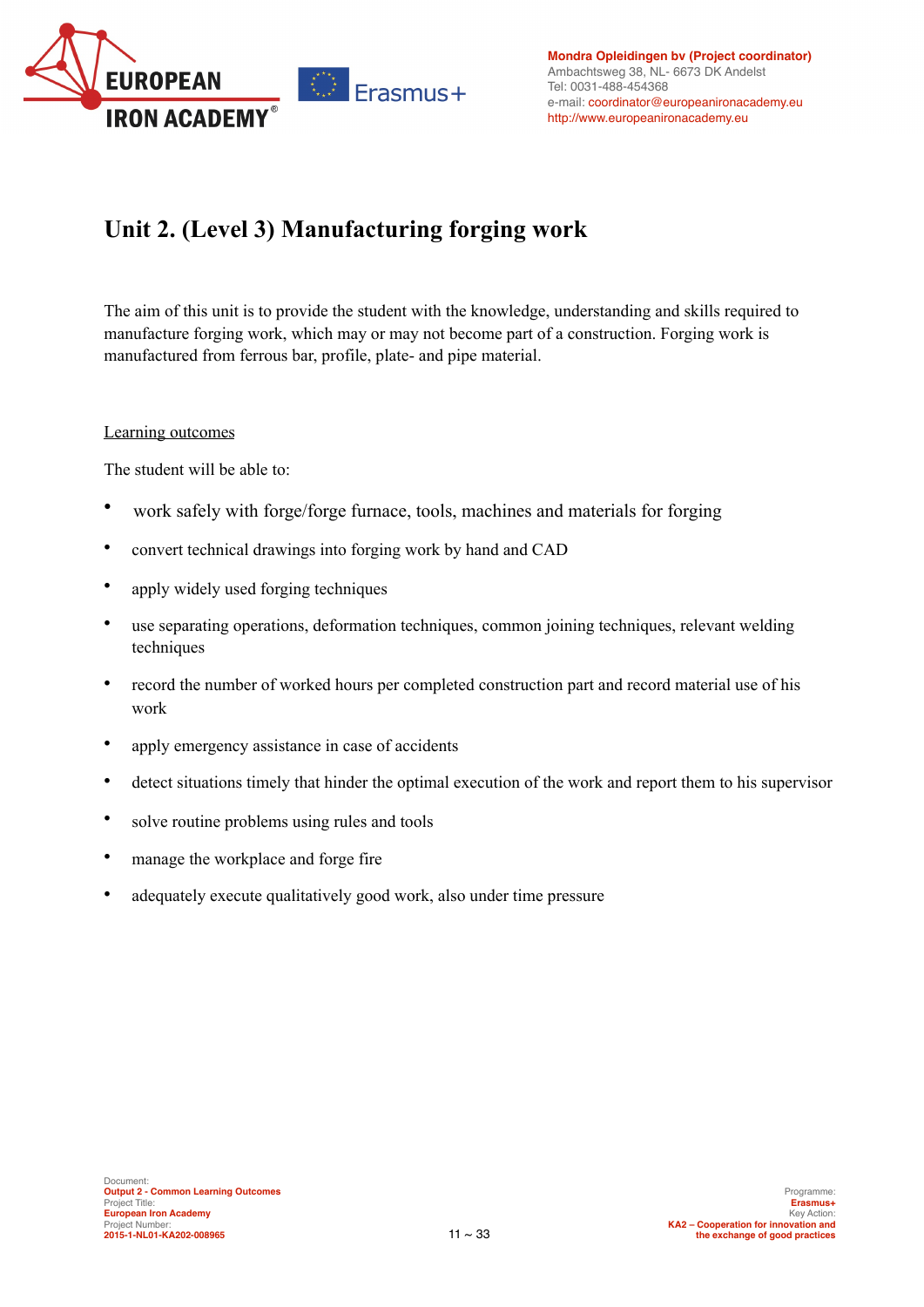

### **Unit 3. (Level 3) Assembling forging work/constructions**

The aim of this unit is to provide the student with the knowledge, understanding and skills required to build up the forging work to an assembled construction.

### Learning outcomes

- assemble forging work/constructions form start to finish
- connect the singular forging work
- apply different detachable joining techniques in the assemblage of the detachable construction parts
- apply different common welding techniques in the assemblage of the non-detachable construction parts
- manufacture flange and clamp joints
- compile workpieces using rivets and arc welders
- work with lifting and transportation means to move the forging work
- meet the requirements that are set for some products in terms of laws and regulation and the required inspection marks
- register the hours and material use of his work
- apply safety-, environmental- and health requirements during the work activities
- signal deviating situations regarding health and safety requirements and report them
- detect situations timely that hinder the optimal execution of the work and report it
- use his social and communicative skills during teamwork so that internal and external work can progress without disturbance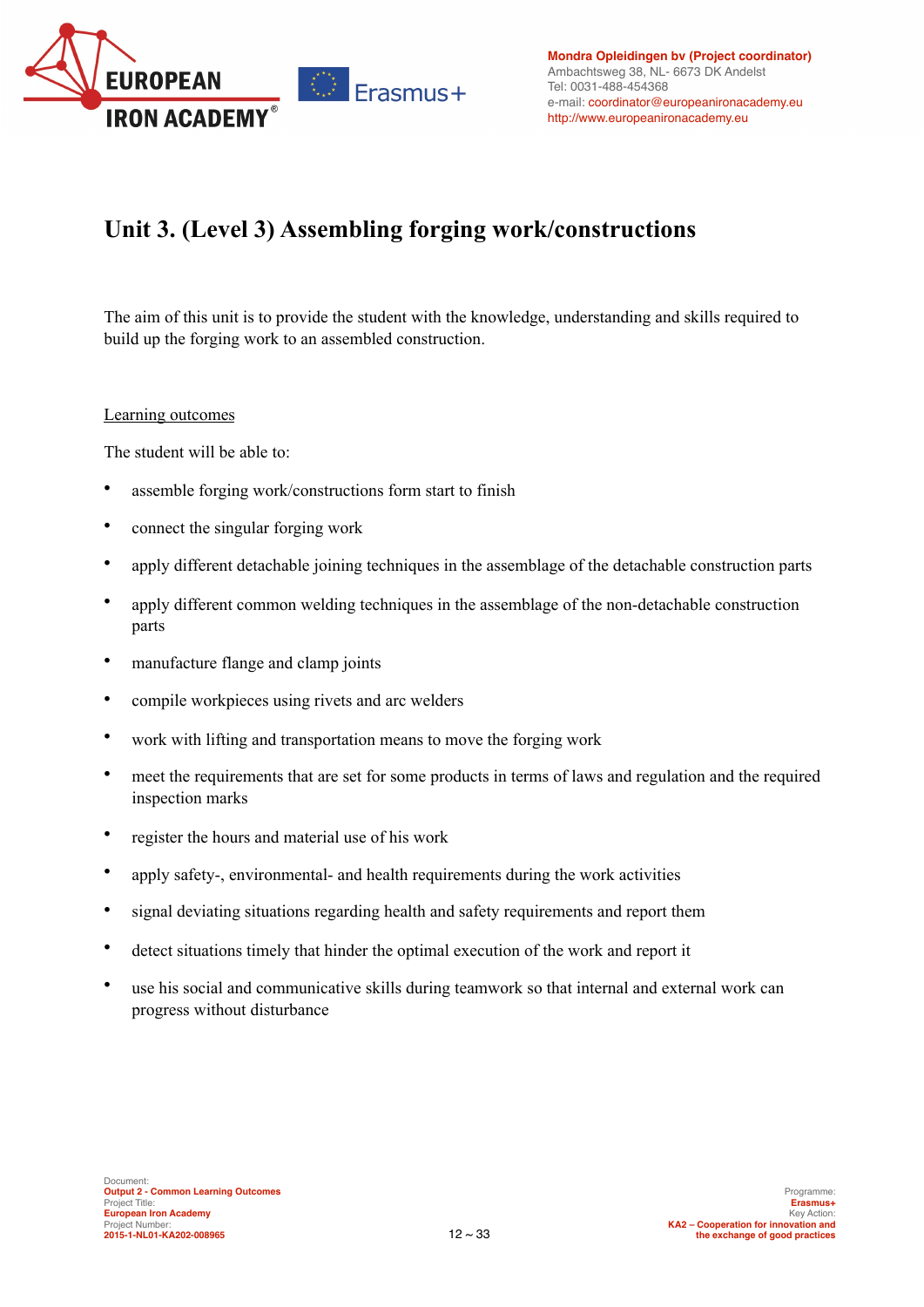

## **Unit 4. (Level 3) Measuring and checking the manufactured ironwork**

The aim of this unit is to provide the student with the knowledge, understanding and skills required to detect mistakes, faults and deviations in an early stage of the process to guarantee the quality and prevent delays in the manufacture of forging work.

### Learning outcomes

- intermittently perform visual inspections on his own work whether it does meet the set requirements, especially the dimensioning his work
- guard the process
- choose and employ the inspection tools common to his profession
- use common measurement tools and calibrate them if necessary
- detect mistakes, faults and deviations in an early stage of the process to guarantee the quality and prevent delays in the manufacture of forging work
- inspects on the exterior and the safe functioning of the assembled forging work
- recognise work defects and take measures to prevent them such as appearance of doublings by inclusions, overheating of the material
- check if the forging work/construction is possible to assemble on location
- determine whether identified deviations fall within specifications
- perform possible corrections with regard to the dimensioning and (form and location) tolerances
- solve mistakes and deviations immediately
- take the initiative to consult colleagues and supervisor(s)
- give his opinion regarding possible solutions in deviating solutions and listens to the opinion of others
- use his social and communicative skills during teamwork so that internal and external work can progress without disturbance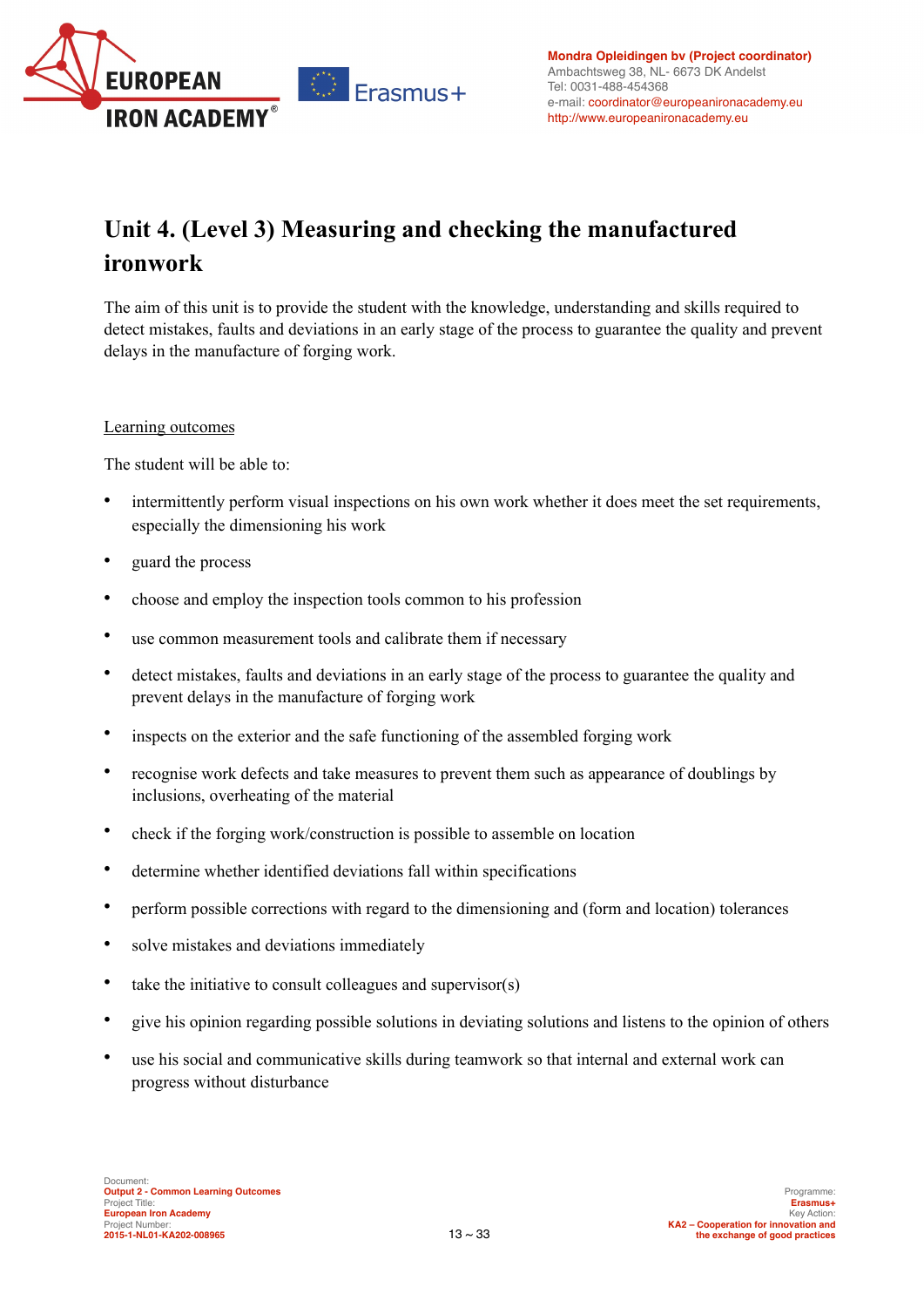

## **Unit 5. (Level 3) Finishing the executed forging work**

The aim of this unit is to provide the student with the knowledge, understanding and skills required to finish the forged product and to finish the forging process.

### Learning outcomes

- preserve workpieces by cleaning, painting, varnishing, blackening, patinating and/or browning
- apply finishing techniques for the ironwork (including deburring, removing sharp edges, brushing)
- archive relevant information such as records of the number of worked hours and used materials to provide a process and/or product administration
- record auxiliary tools, working drawings, work plan and order of operations to provide a process and/ or product administration
- Use his social and communicative skills during teamwork so that internal and external work can progress without disturbance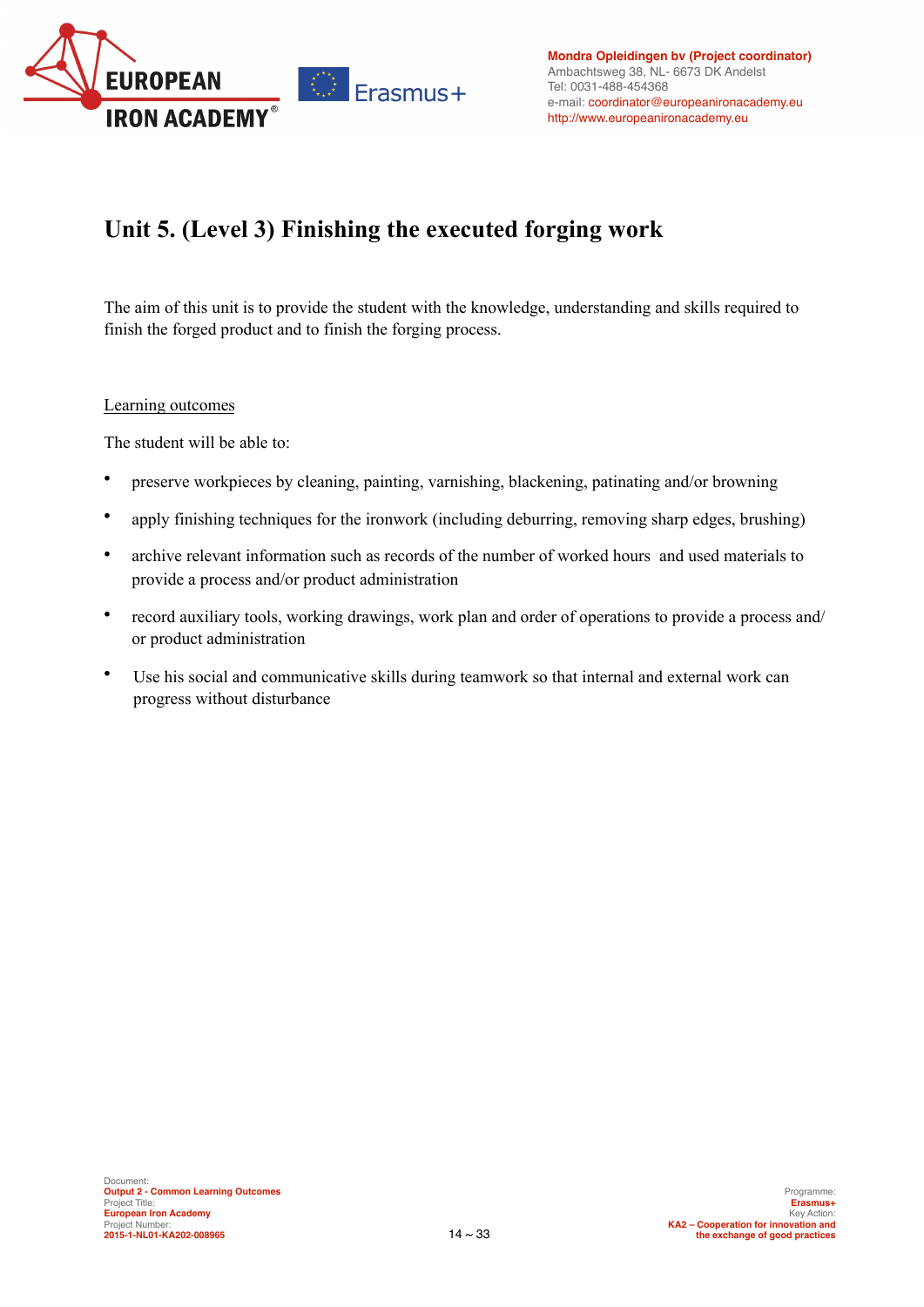

**[Mondra Opleidingen bv](http://europeanironacademy.eu/portfolio-item/mondra/) (Project coordinator)** Ambachtsweg 38, NL- 6673 DK Andelst Tel: 0031-488-454368 e-mail: [coordinator@europeanironacademy.eu](mailto:coordinator@europeanironacademy.eu) <http://www.europeanironacademy.eu>

## **EQF Level 4. Blacksmith team leader**

### **Working context**

The qualification on level 4 prepares the student for working as a blacksmith team leader in a workshop, smithy or construction company. The blacksmith team leader works in a team with one or more colleagues, gives instructions to them and supervisors their routine work. The work consists of applying both basic and more advanced techniques of metalwork and forging to manufacture forging work or constructions for various industries, building and the private market. The work is merely predictable and routine work.

### **Role, responsibility and autonomy**

The student manufactures forging work and constructions based on working drawings and working assignments. He masters both basic and more advances forging techniques as well as problem solving skills. The student gives training and guidance to his team and/or trainees. He supervises their routine work. The student is responsible for his own work and that of his team. He takes some responsibility for the evaluation and improvement of work. The student is able to design and carry out orders independently. The student has contact with customers and suppliers.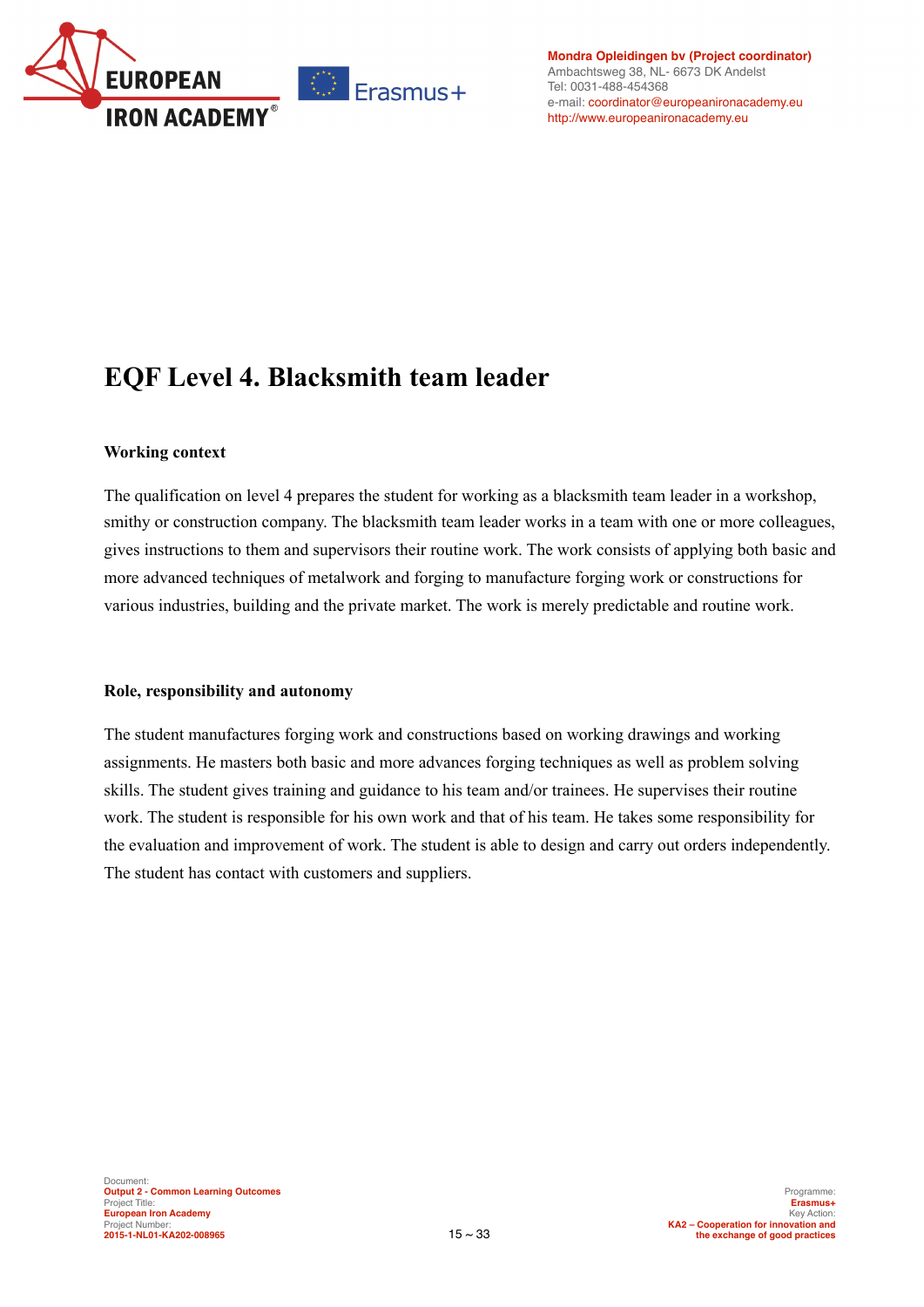

### **Complexity**

The complexity of the students work is determined by the following factors:

- mastering different more complex forging techniques
- delivering high quality products as a team
- working under time pressure
- work planning
- solving practical and communication problems which may arise with colleagues, customers and suppliers
- creating a good learning climate for working with and guiding team members, smiths in training
- broader factual and theoretical knowledge within the field of forging is needed

### **Competence units**

The qualification is described in competence units, which are closely linked to professional activities of a blacksmith. The competence units are defined in terms of learning outcomes:

- 1. Preparing forging work
- 2. Manufacturing forging work and assembling constructions
- 3. Measuring and checking the manufactured ironwork
- 4. Managing the work
- 5. Guiding team members
- 6. Advising customers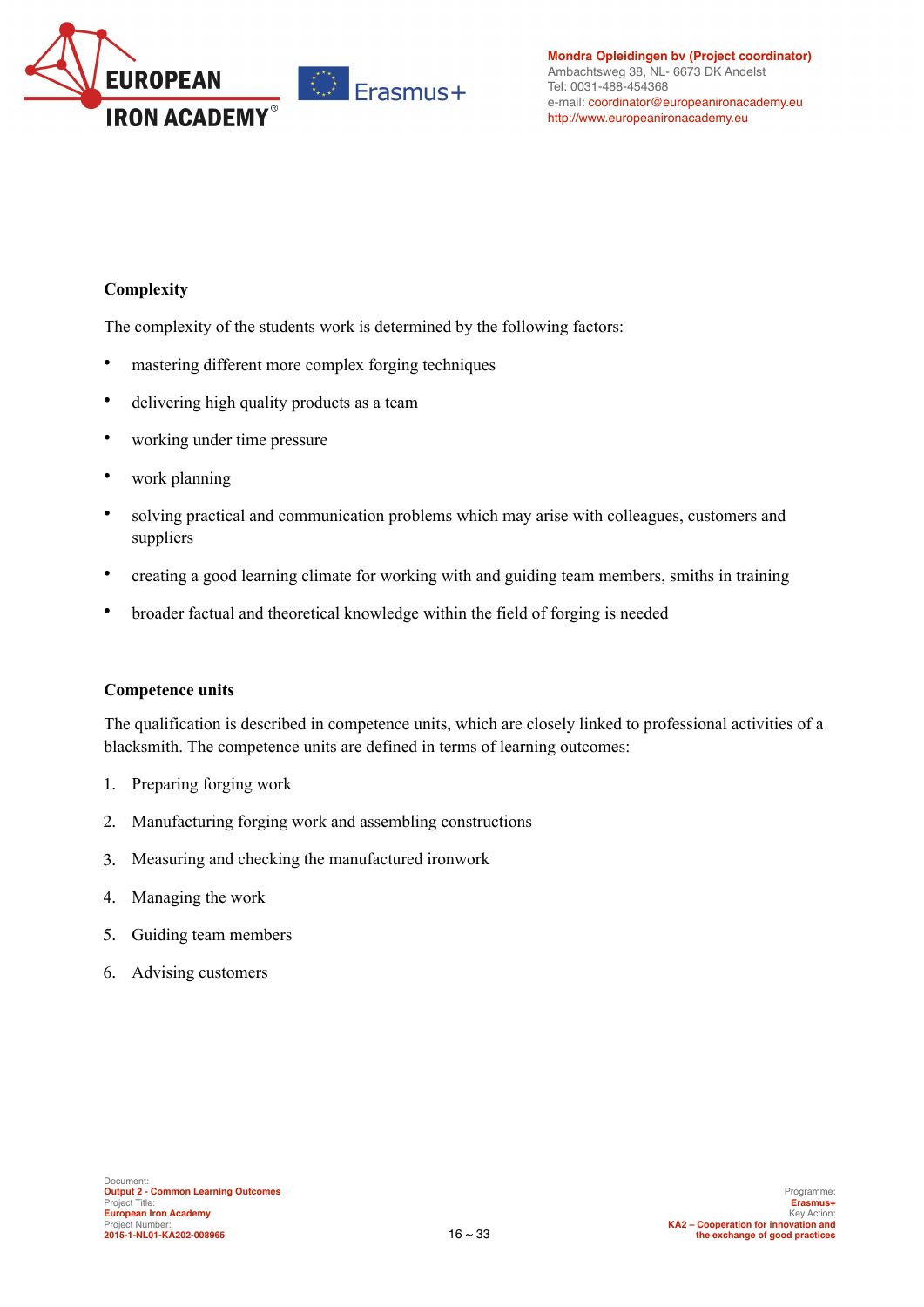

## **Unit 1. (Level 4) Preparing forging work**

The aim of this unit is to provide the student with the knowledge, understanding and skills required to prepare the manufacturing of forging work for his team.

### Learning outcomes

- collect and process design data
- make drawings
- assess the productibility/feasibility of a drawing or sketch
- decide which forging techniques, materials and machines have to be used
- develops designs, also for customers
- make time- and cost calculations
- organise people and recources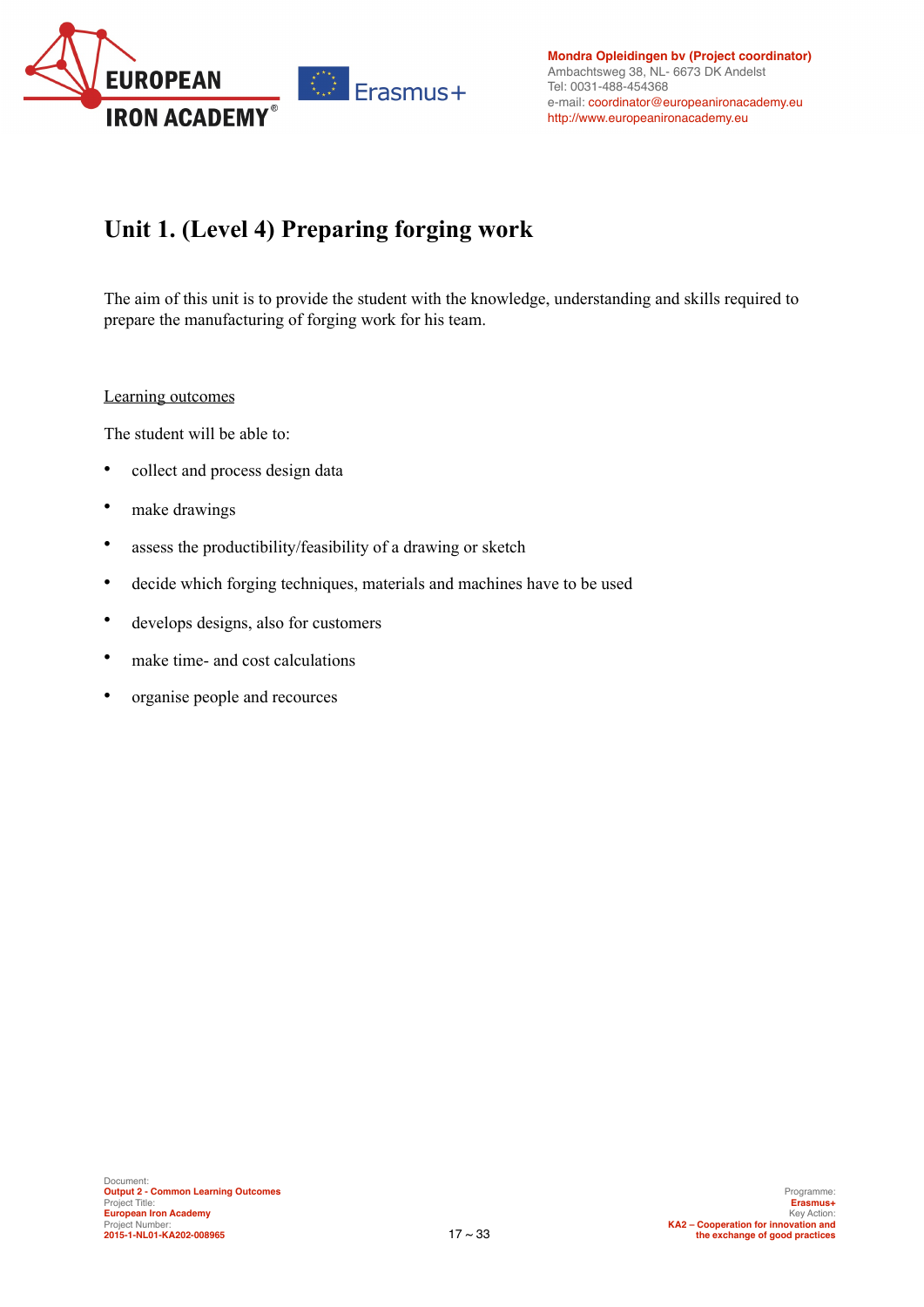

## **Unit 2. (Level 4) Manufacturing forging work and assembling constructions**

The aim of this unit is to provide the student with the knowledge, understanding and skills required to manufacture forging work and assembling constructions. Forging work is manufactured merely from ferrous bar, profile, plate- and pipe material.

### Learning outcomes

- convert technical drawings of more complex forging work and deviating shapes of the forging work to high quality forging work
- apply widely used basic forging techniques, separating operations, deformation techniques, common joining techniques and relevant welding techniques
- forge using mechanically driven forging hammers (air or spring hammer with auxiliary tools)
- execute more complex forging operations such as stretching, fullering, drawing, forging of bends and square bends, cleaving/splitting, deforming, plattening, deviding and applying ornaments
- integrate modern techniques with the smith craft like cutting, machining techniques, roll bending and angle bending and welding
- assemble more complex forging work/constructions form start to finish using different techniques
- detect situations timely that hinder the optimal execution of the work and take adequate measures to solve the situation
- employ his signalling and solving power to prevent deviating situations including health and safety requirements
- deliver the work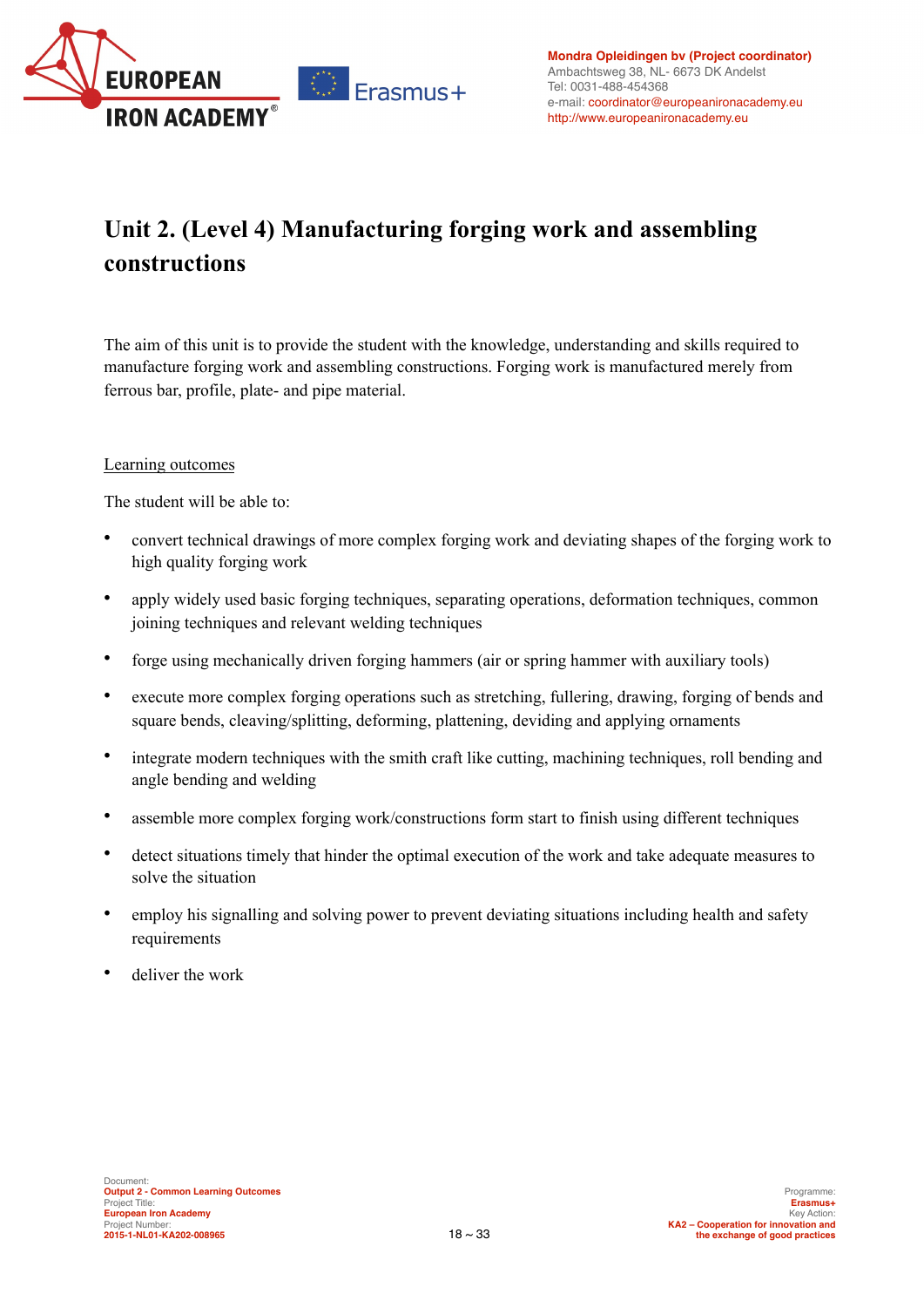

## **Unit 3. (Level 4) Measuring and checking the manufactured ironwork**

The aim of this unit is to provide the student with the knowledge, understanding and skills required to detect mistakes, faults and deviations in an early stage of the process to guarantee the quality and prevent delays in the manufacture of forging work.

### Learning outcomes

- intermittently perform visual inspections on his own work and that of his team members whether it does meet the set requirements
- continuously guard the process
- detect mistakes, faults and deviations in an early stage of the process and solve mistakes and deviations immediately
- take the initiative to consult the customer in deviating situations
- use his communicative and social skills, technical understanding and quality awareness to introduce solutions to all people involved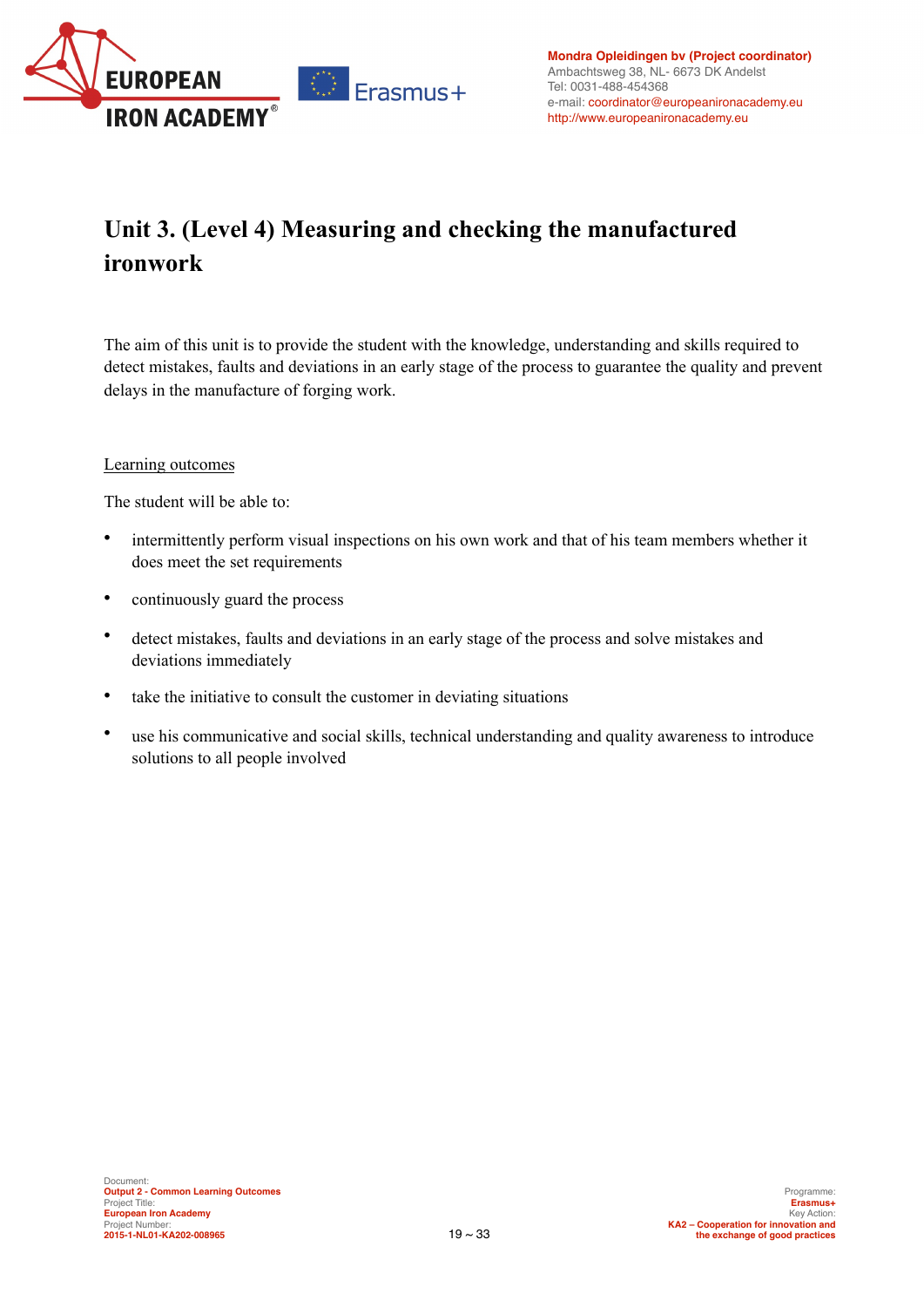

### **Unit 4. (Level 4) Managing the work**

The aim of this unit is to provide the student with the knowledge, understanding and skills required to organise and manage the routine work of his team.

### Learning outcomes

- organise and arrange the work of his team members from the early preparations till the forging, assembling, finishing and preservation
- compile a work plan depending on the complexity of the forging work / constructions and time pressure
- incorporate moments of inspection and measurement in the work plan to guard the progress and incorporate feedback moments in the work plan for team members, supervisors and customers
- supervise tests of products and systems
- supervise execution of maintenance tasks
- provide a process and product administration
- collect and process production data
- communicate with suppliers and customers about organising and delivering work
- monitor normal processes in the workshop
- monitor the budget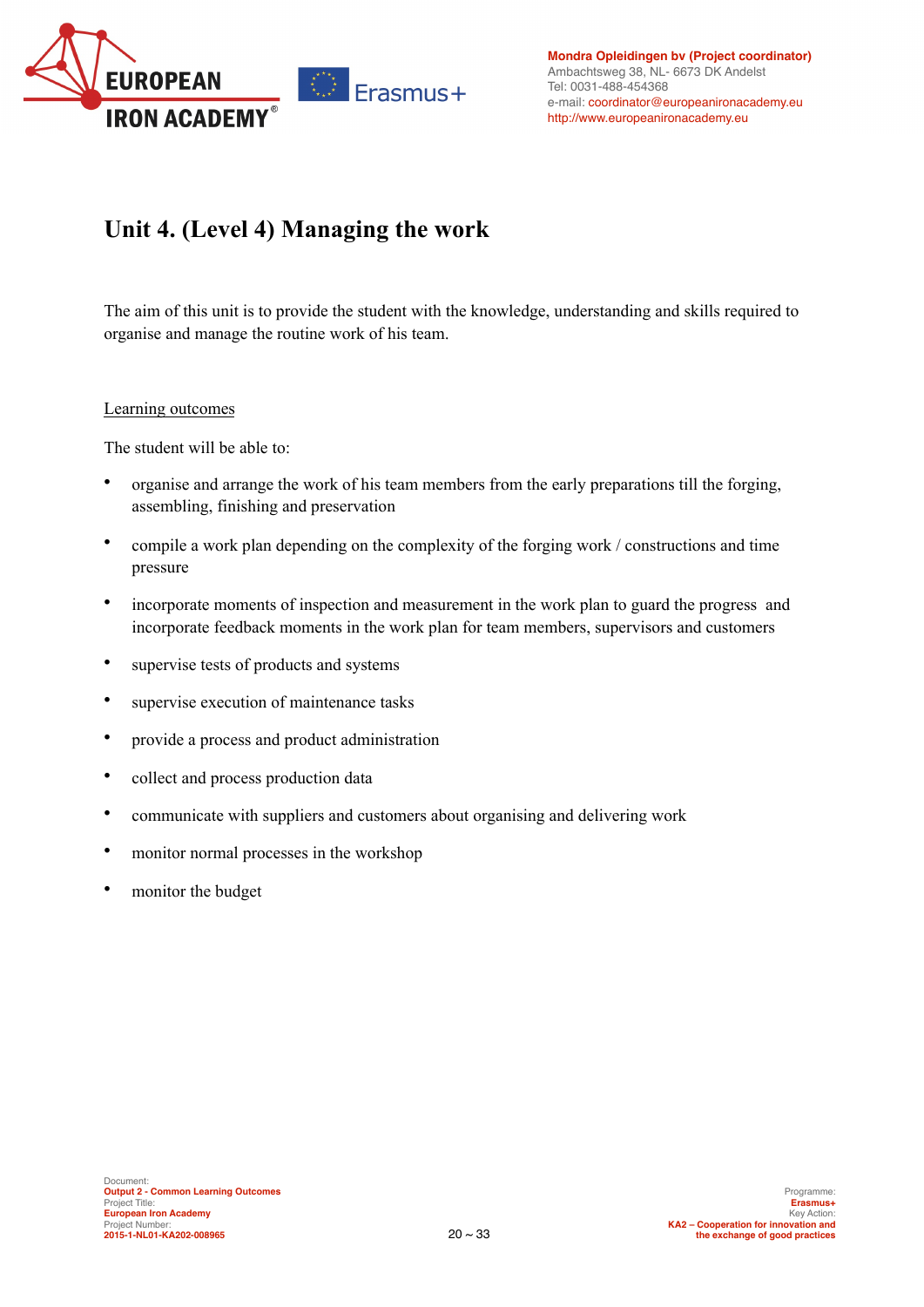

## **Unit 5. (Level 4) Guiding team members**

The aim of this unit is to provide the student with the knowledge, understanding and skills required to guide and support team members.

### Learning outcomes

- instruct colleagues with regard to quality requirements, health and safety requirements, order of operations
- communicate the tasks and expectations to his team members
- give 1-to-1 or group training regarding practical skills, working techniques and problem solving skills
- supervise the work of his team
- create a good working and learning climate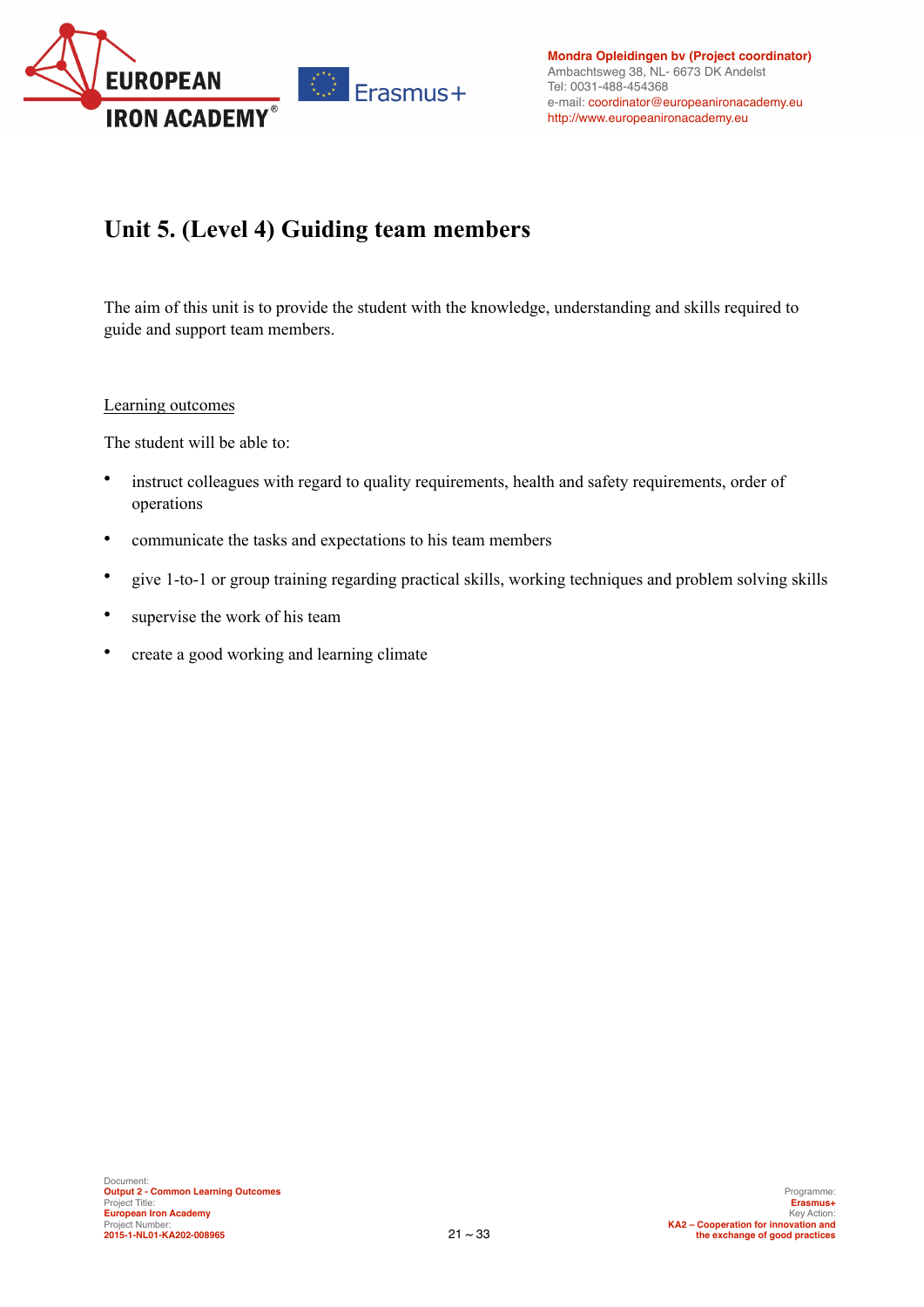

### **Unit 6. (Level 4) Advising customers**

The aim of this unit is to provide the student with the knowledge, understanding and skills required to advise customers.

#### Learning outcomes

- take the initiative to consult customers
- independently advice customers
- raise issues briefly and clearly
- give his opinion
- listen to others
- use his communicative skills both verbal as in writing
- act in a client-oriented manner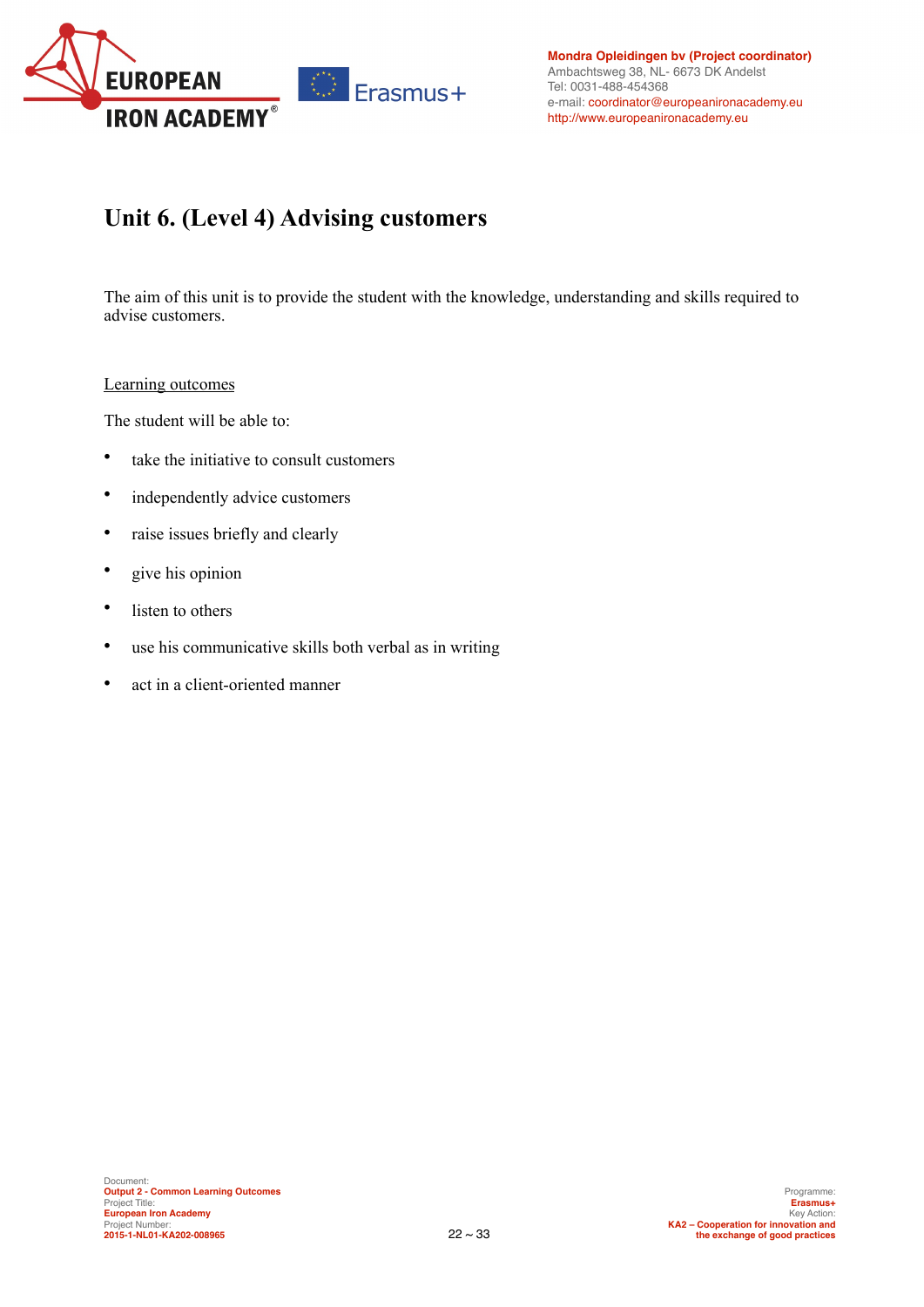

**[Mondra Opleidingen bv](http://europeanironacademy.eu/portfolio-item/mondra/) (Project coordinator)** Ambachtsweg 38, NL- 6673 DK Andelst Tel: 0031-488-454368 e-mail: [coordinator@europeanironacademy.eu](mailto:coordinator@europeanironacademy.eu) <http://www.europeanironacademy.eu>

## **EQF Level 5. Blacksmith specialist/ Blacksmith owner**

### **Working context**

The qualification on level 5 prepares the student for working as a blacksmith specialist in a workshop, smithy or construction company or as a blacksmith owner. The blacksmith specialist/owner works in a team with one or more colleagues, gives instructions and guidance to them or manages the department in a middle and larger company. His work consists of applying advanced techniques of metalwork and forging to manufacture forging work and constructions for various industries, building and the private market. Creative thinking and problem solving is part of his work. The blacksmith specialist has specialised himself in certain forging techniques or forging works such as restoration forging, art forging, The blacksmith owner has besides forging skills also project management, budget management, quality control and HRM skills as well as an entrepreneurial mind-set.

### **Role, responsibility and autonomy**

The student manufactures forging work and constructions based on working drawings and working assignments. He masters advanced forging techniques. The student gives training and guidance to his team, supervises, reviews and develops performance of them. He becomes an expert in certain forging techniques or forging works or develops his entrepreneurship and learns to run a small company.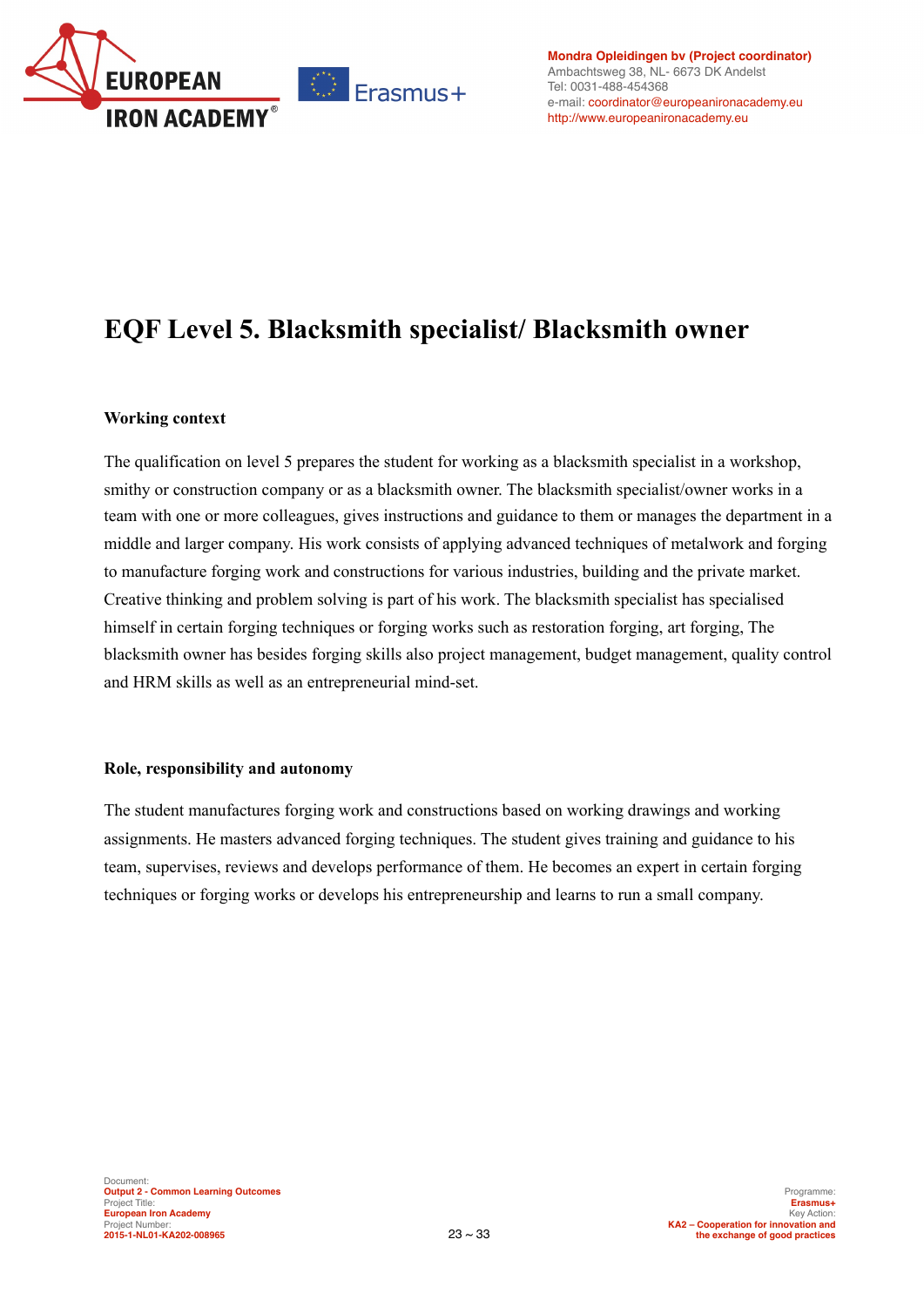

### **Complexity**

The complexity of the students work is determined by the following factors:

- mastering complex forging techniques
- develop creative design
- develop creative solutions to abstract problems
- exercise management and supervision in contexts of work where there is unpredictable change
- review and develop performance of self and others
- specialised knowledge within the field of forging is needed and an awareness of the boundaries of that knowledge
- laws, restrictions and possibilities for starting a business

### **Competence units**

The qualification is described in competence units, which are closely linked to professional activities of a blacksmith. The competence units are defined in terms of learning outcomes:

- 1. Product design and manufacturing
- 2. Entrepreneurship
- 3. Restauration forging
- 4. Art forging
- 5. Forging ship fittings
- 6. Manufacturing specific tools
- 7. Damascus forging
- 8. Forging with different materials
- 9. Forging locksmith work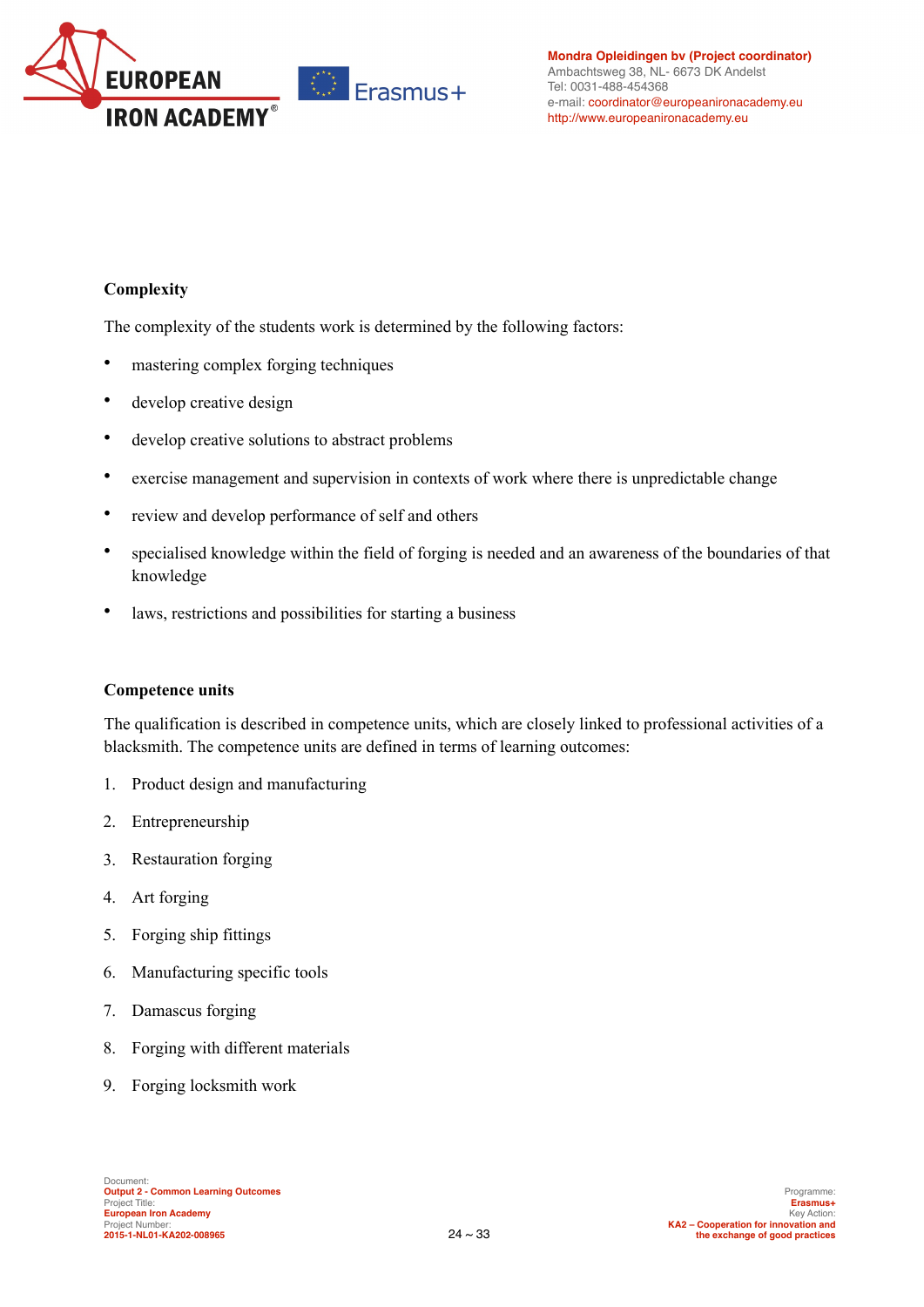

## **Unit 1. (Level 5) Product design and manufacturing**

The aim of this unit is to provide the student with the knowledge, understanding and skills required to design and manufacture specialised products.

### Learning outcomes

- have a command of the process of product design and development, collaborating with designers and manufacturers as needed
- design products and know the significance of design for the final result
- know design rights and copyrights and comply with them
- use aesthetic principles and visual information
- use calculation programs and construction programs on the computer
- plan work processes, coordinate schedules and work on the construction site
- use the most commonly used materials and supplies and know their properties and how they are procured
- use the tools and machines and know how to operate and maintain them safely
- make products in a skilled and customer-oriented manner
- understand the significance of sustainability and take ecological aspects into account
- take into account the consumer rights in the field concerned, as well as a business operator's main obligations and responsibilities in manufacturing and marketing products
- be aware of the significance of ergonomics, occupational safety and well- being at work
- act as welding coordinator, acquire the necessary certificates and monitor the welding work to be carried out
- interact with customers, other trades and architects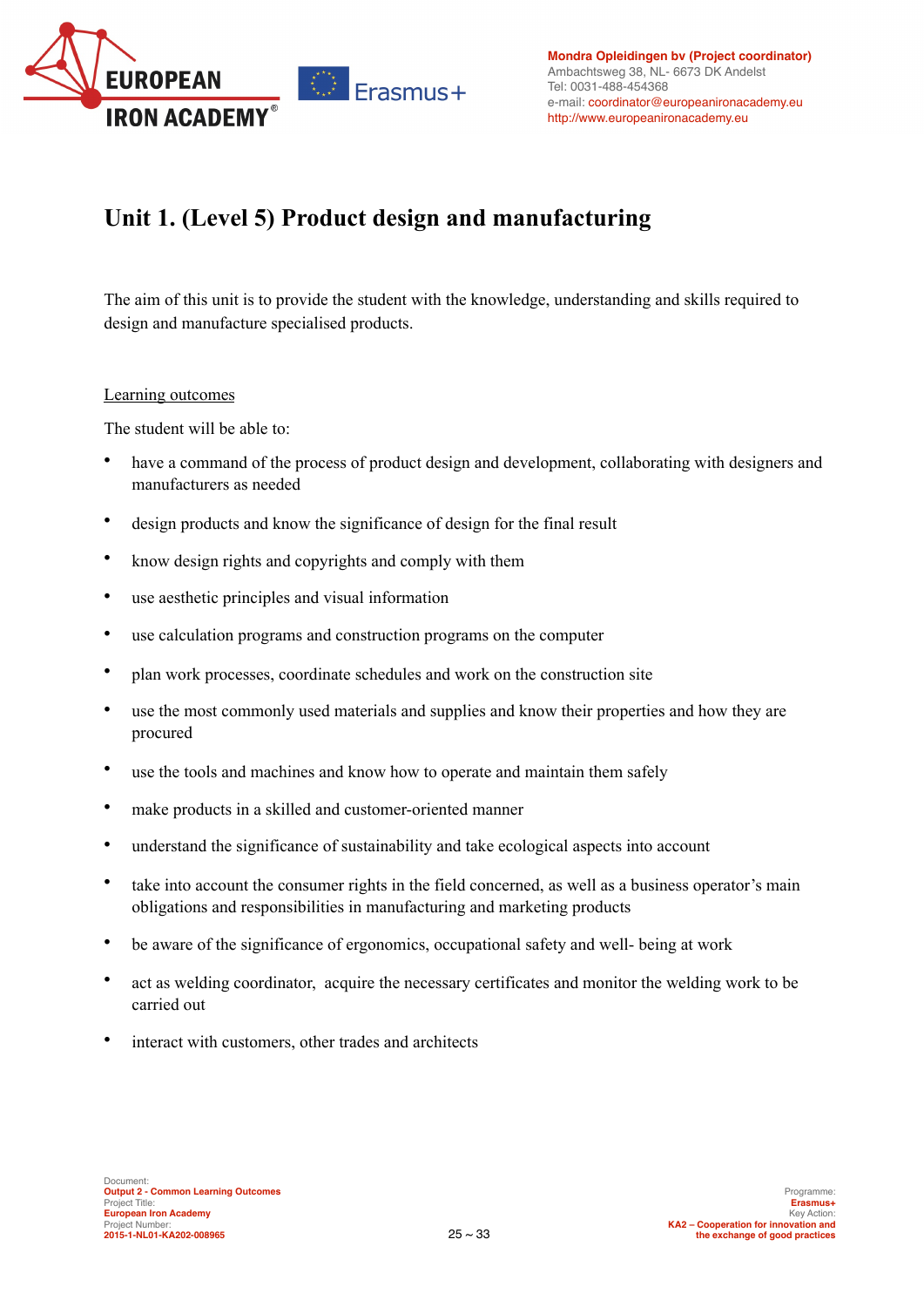

## **Unit 2. (Level 5) Entrepreneurship**

The aim of this unit is to provide the student with the knowledge, understanding and skills required to start up a forging business and/or act as entrepreneur.

### Learning outcomes

- use his potentials and competencies for acting as entrepreneur
- develop an entrepreneurial mindset
- investigate the risks and potentials of the forging sector
- act according to the quality systems and perform quality control
- apply the obligations of product safety and product liability associated with forging
- consider the options for starting a business and forms of businesses
- develop financially profitable business activities on the basis of a business idea
- use his knowledge of the operational and financial requirements and effects of production to price products and services profitably
- sell and market his products and/or market his company
- use networks in business activities
- manage projects and budget
- perform employee management and use HRM skills
- exercise the management in his own workshop or carry responsibility in medium and large enterprises
- apply rules and regulations in operational workshop management
- decide on new machines, tools and procedures in the workshop/company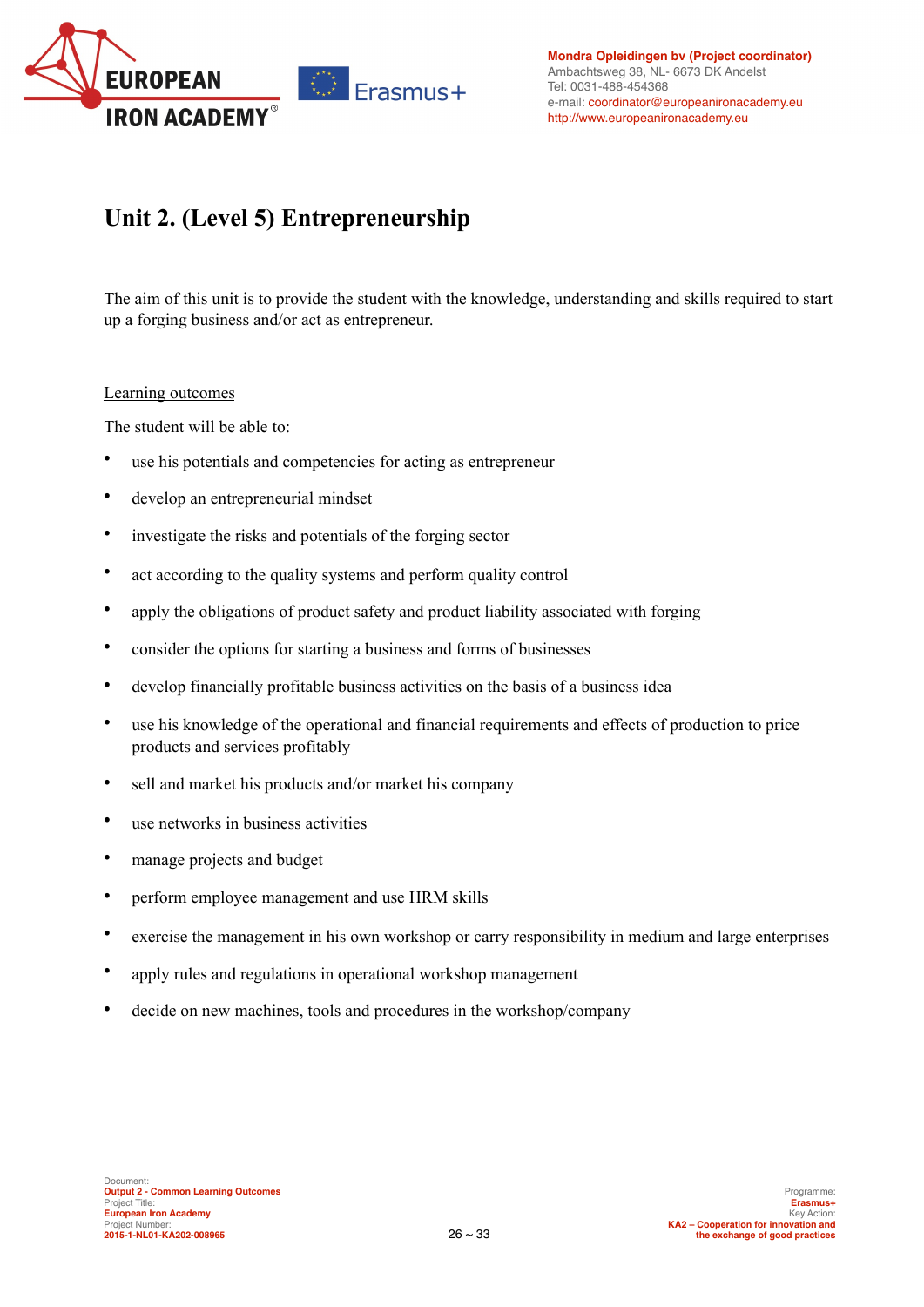

### **Unit 3. (Level 5) Restauration forging**

The aim of this unit is to provide the student with the knowledge, understanding and skills required to manufacture and repair ancient (ornamental) forging work.

### Learning outcomes

- use old drawings, photographs, models and obtained information to make design sketches and working drawings (scale 1:1)
- know, recognize and distinguish styles of buildings and forging throughout the centuries
- distinguish (art and work) styles in ornamental forging work based on external characteristics
- execute the main features of the forging styles
- produce a dismantling plan
- dismantle work of forging and casting work, taking into account the environment
- mark pieces in the right way
- performing color research
- capture data through photos, movies, drawings, marks and markings and design a plan
- manufacture and repair forged nails, nails, staples, hooks, thumbs, lashes, spikes complete with spikes and rings, strips complete with plates, spikes and rings, thumb hung with matching thumbs (apple and pear shaped) complete with fasteners, skinny hung, complete with fasteners, rivets complete with fasteners, locks complete with keys and fasteners
- repair and manufacture pieces such as church cruises, church cranes, fence works, molding, cast iron stairs with wrought iron handrails, sidewalk and armrests, balusters
- perform repairing and restoring activities in various materials
- determine the moment of replacement or repair, this in consultation with the supervisor
- calculate the required material and estimate the time needed
- assemble workpieces by means of warm or cold sounding, straps, straps, wells and where necessary using modern connectivity techniques
- calculate the lengths of rivets, straps, straps
- clean the workpieces with a suitable technique to preserve damage and the original structure
- choose the right surface treatment and apply the preservative layer for the protection against external influences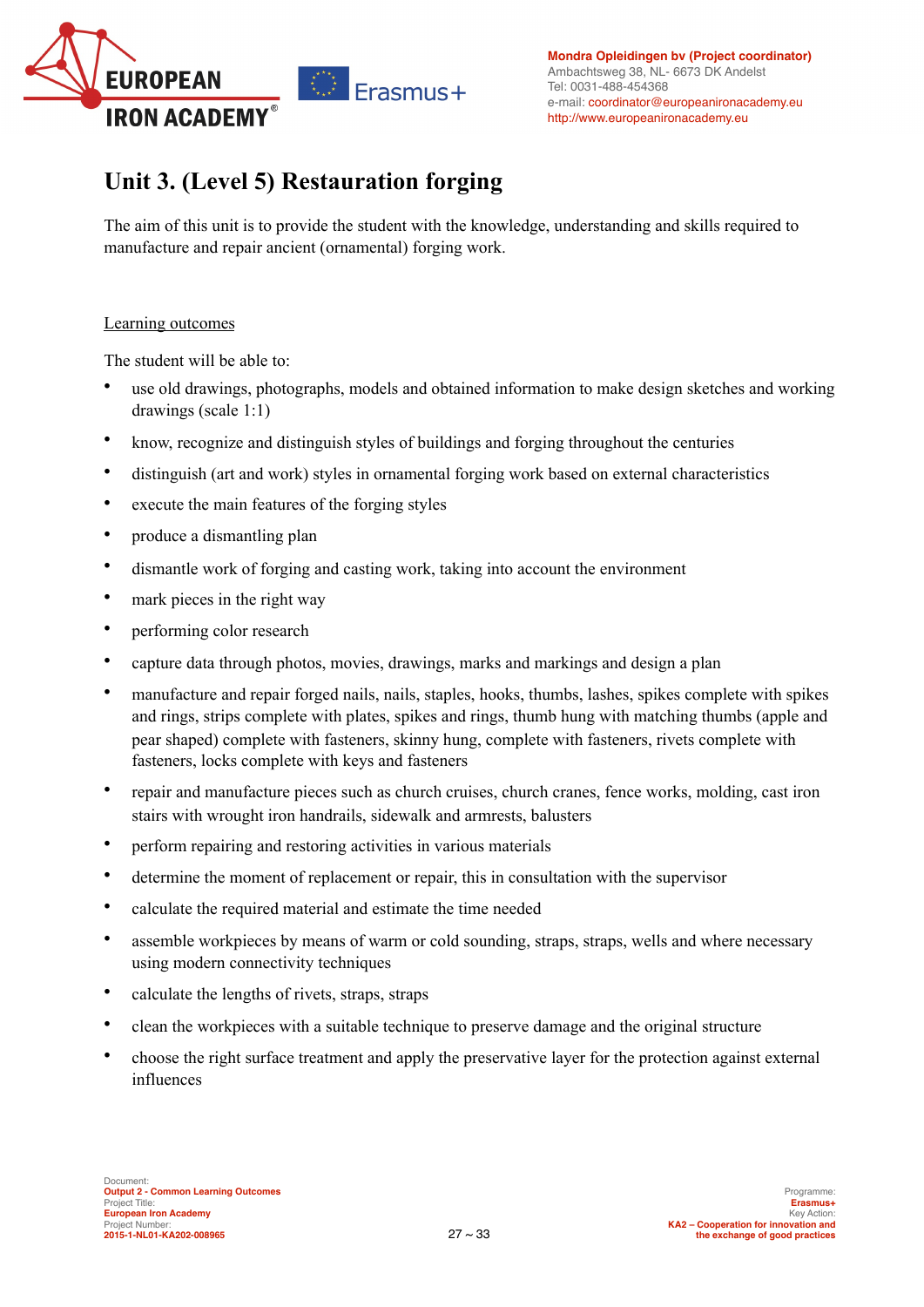

## **Unit 4. (Level 5) Art forging**

The aim of this unit is to provide the student with the knowledge, understanding and skills required to create ideas and translate them to forging sculptures, artwork or decorative elements.

#### Learning outcomes

- use ideas, comments, photographs and conversations with clients, architects or users to make drawings
- discuss drawings with users and clients
- create a final result in collaboration with users and clients
- get agreement about the result to be delivered and aspects as price, time and materials
- perform all the techniques available for the manufacturing of sculptures to produce the sculpture
- compose a sculpture by means of warm or cold sounding, straps, straps, wells and where necessary using modern connectivity techniques
- clean the sculpture with a suitable technique to preserve damage
- choose the right surface treatment and apply the preservative layer for the protection against external influences
- hand over the final result to the user or client
- organise the financial issues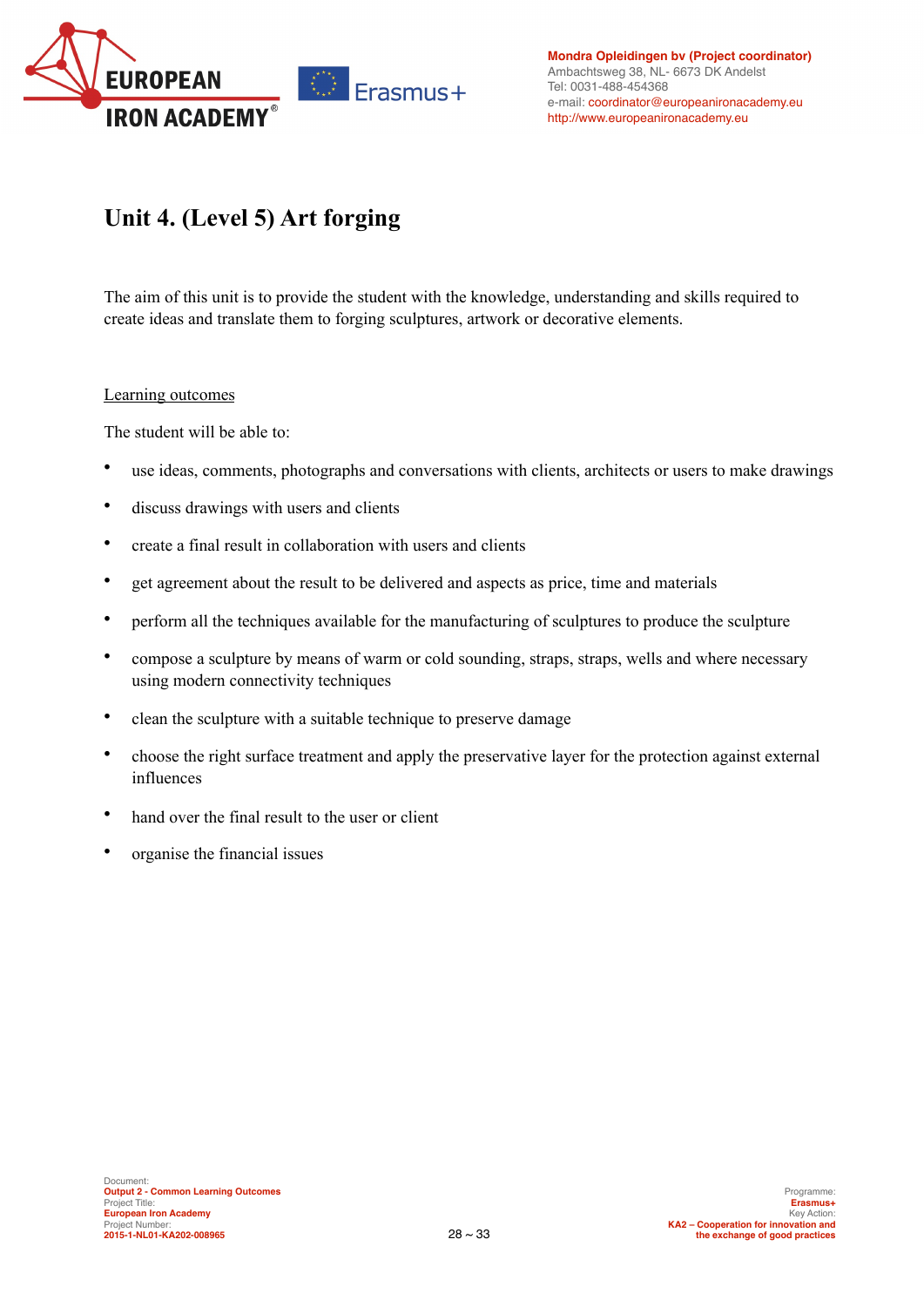

## **Unit 5. (Level 5) Forging ship fittings**

The aim of this unit is to provide the student with the knowledge, understanding and skills required to dismantle existing forged work and repair it or manufacture new parts.

### Learning outcomes

- use old drawings, photographs, models and obtained information to make design sketches and working drawings
- perform drawing work with various techniques
- produce a dismantling plan
- dismantle work of forging and casting work, taking into account the environment
- capture data through photos, movies, drawings, marks and markings and design a plan
- manufacture and repair forged nails, nails, staples, hooks, thumbs, lashes, spikes complete with spikes and rings, complete strips with plates, spikes and rings, fasteners, locks complete with keys and fasteners
- repair and manufacture winches
- repairing fence works consisting of fences, columns, sockets and fences
- restore stairs with wrought iron
- perform repairing and restoring activities in various materials
- determine the moment of replacement or repair, this in consultation with the supervisor
- calculate the required material and estimate the time needed
- assemble workpieces by means of warm or cold sounding, straps, straps, wells and where necessary using modern connectivity techniques
- calculate the lengths of rivets, straps, straps
- clean the workpieces with a suitable technique to preserve damage
- choose the right surface treatment and apply the preservative layer for the protection against external influences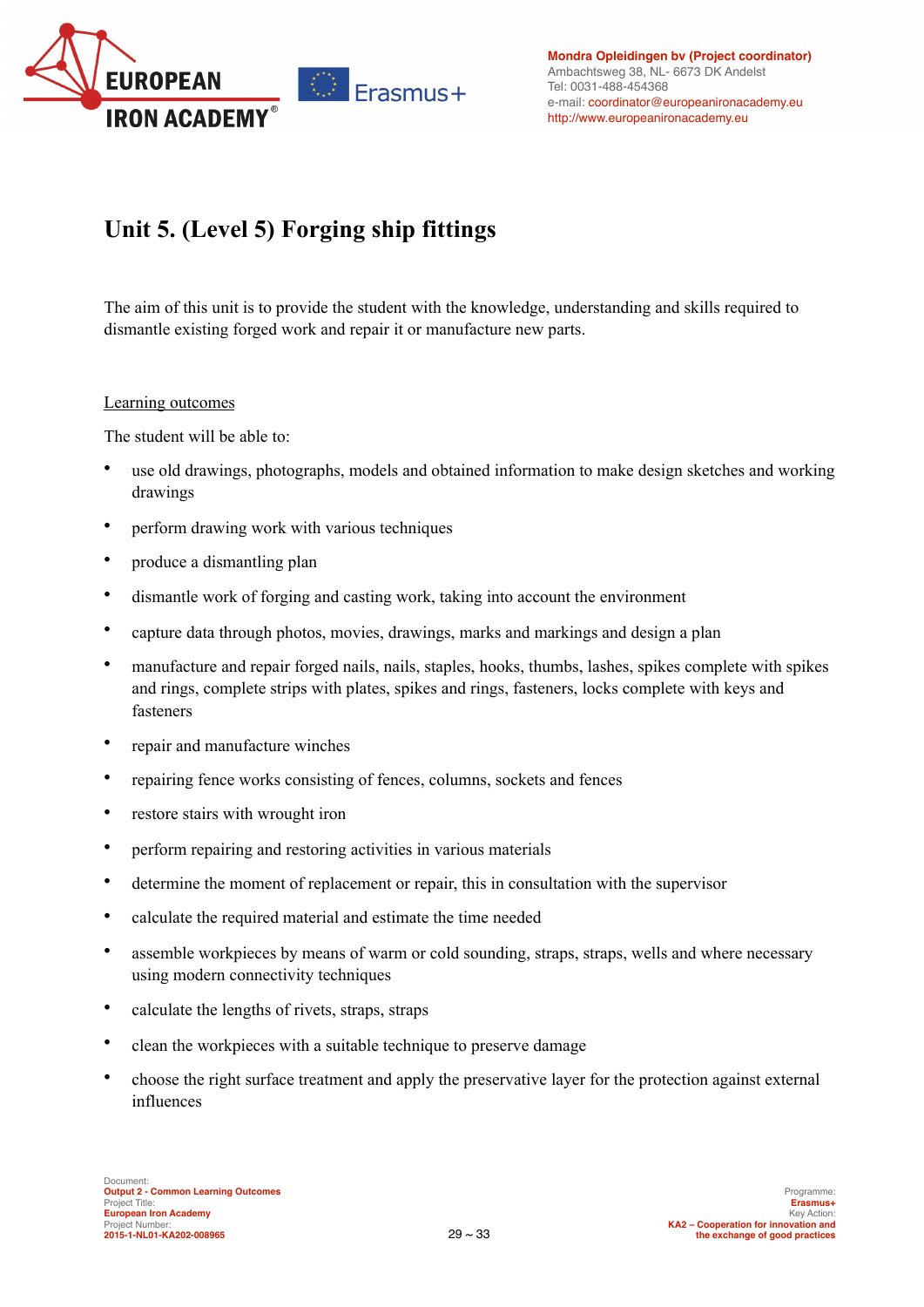

## **Unit 6. (Level 5) Manufacturing specific tools**

The aim of this unit is to provide the student with the knowledge, understanding and skills required to manufacture specific tools for example for artistic blacksmithing or for other handcrafts.

### Learning outcomes

- use examples, drawings, comments, photos and conversations with clients or user drawings
- reach a final result in collaboration with users and clients
- perform drawing work with various techniques
- detect material types that are necessary to make a particular tool, repair tools or manufacture missing parts
- manufacture molds and tools to perform the work
- soften the forged tools, cure the forged tools and let it out so that the tool is ready for use
- decide which coolant medium to use
- work with mechanically driven hammers and presses
- work with lathe, milling machine, drill and other machines needed to manufacture the required workpieces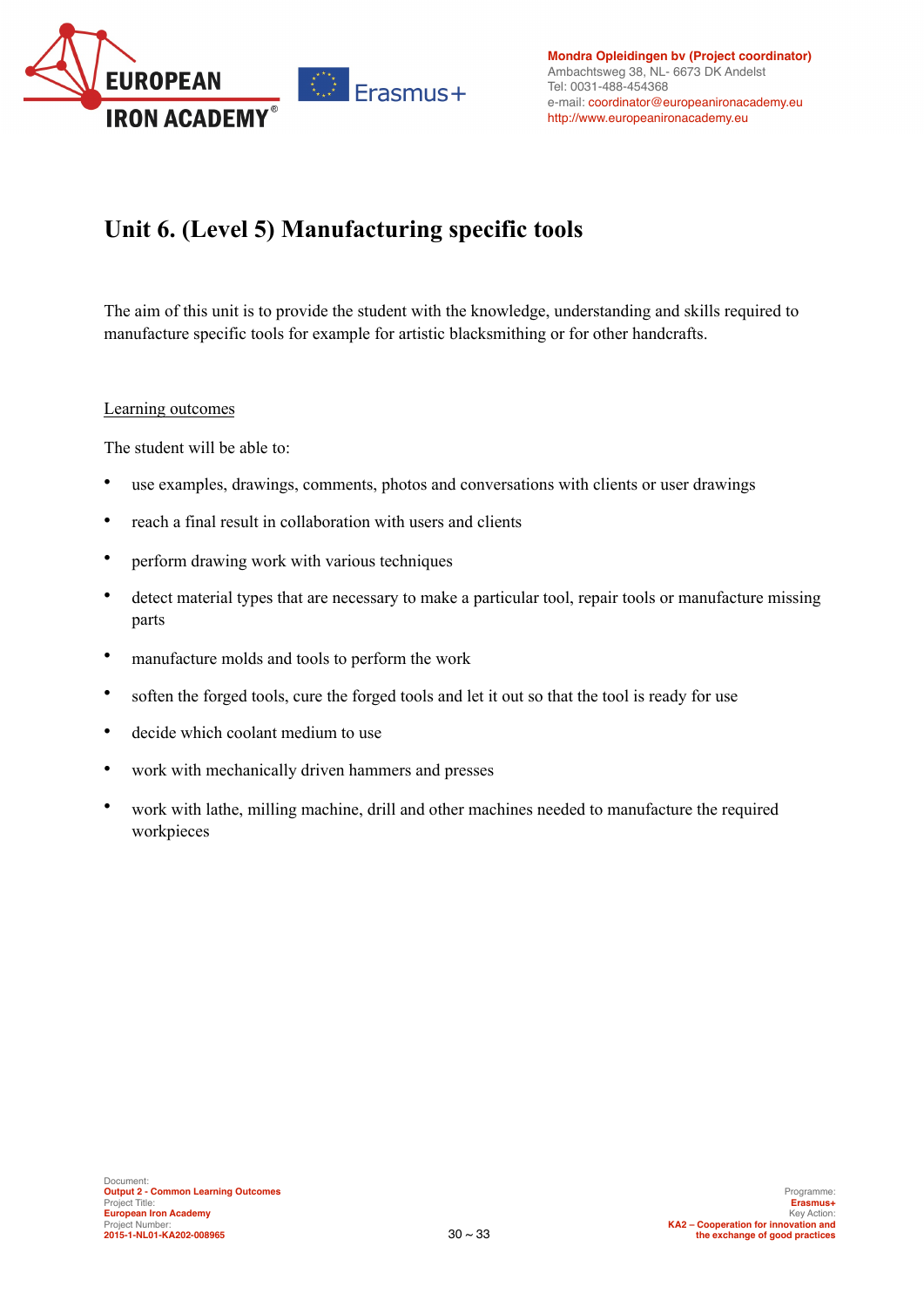

## **Unit 7. (Level 5) Damascus forging**

The aim of this unit is to provide the student with the knowledge, understanding and skills required to weld iron into patterns.

### Learning outcomes

- prepare a package composed of alternating layers of different metal sheets
- adapt the forge and weld the stratified package
- apply decorative techniques
- model the package in Damask steel for welding processes or for exportation
- cleaning and polish the workpiece
- use chemical detection of etching
- welding iron into patterns
- manufacture finishing work on knife blades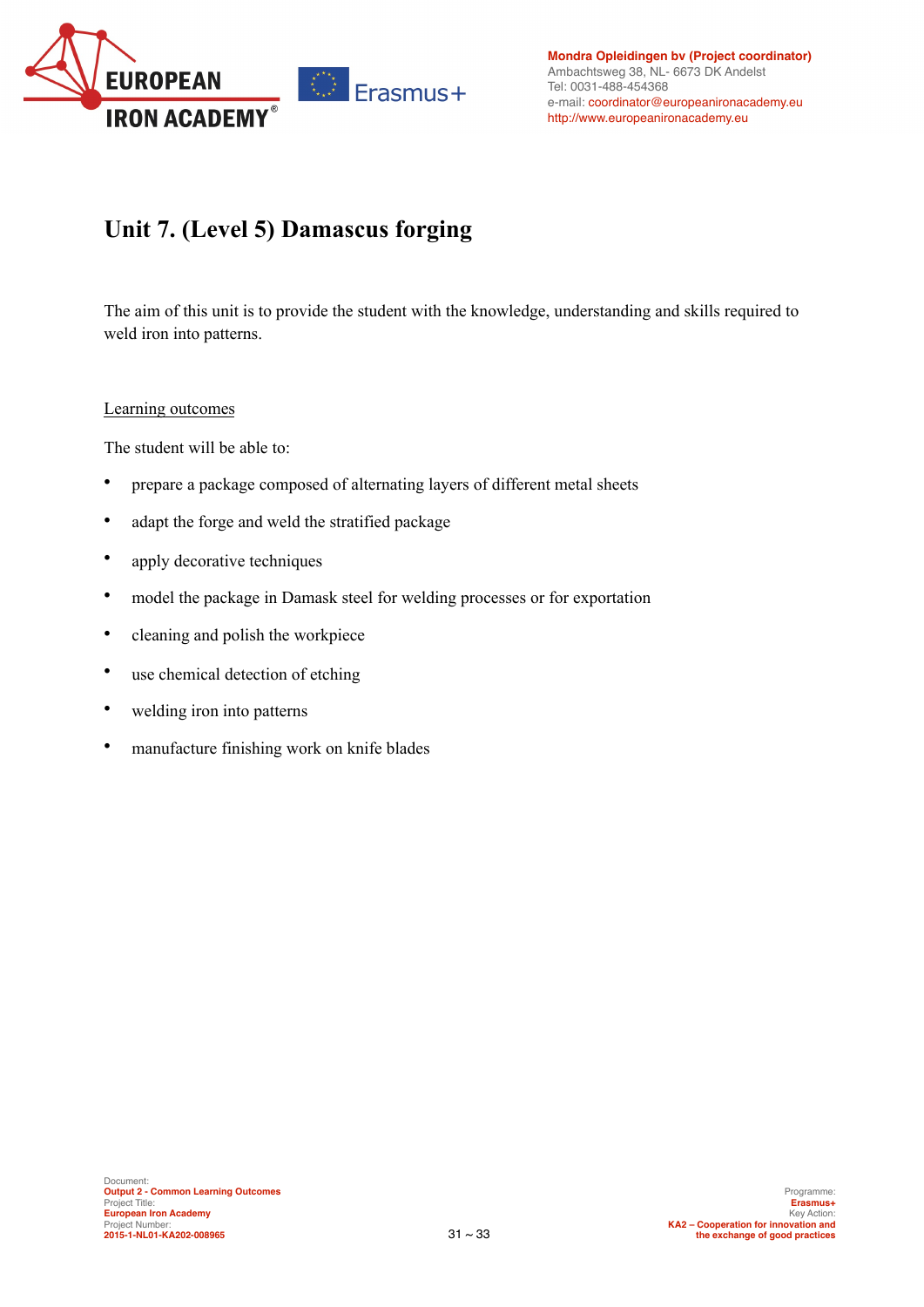

## **Unit 8. (Level 5) Forging with different materials**

The aim of this unit is to provide the student with the knowledge, understanding and skills required to forge with different materials like copper or brass.

### Learning outcomes

- use decorative techniques
- draw designs and copy them onto the surface of the material
- shape the material and finishing its exterior
- manufacture artifacts wrought of copper or brass or forged from steel
- treat the surface of artistic forging products by tin using chemical dyeing or paints
- work with different (new) materials